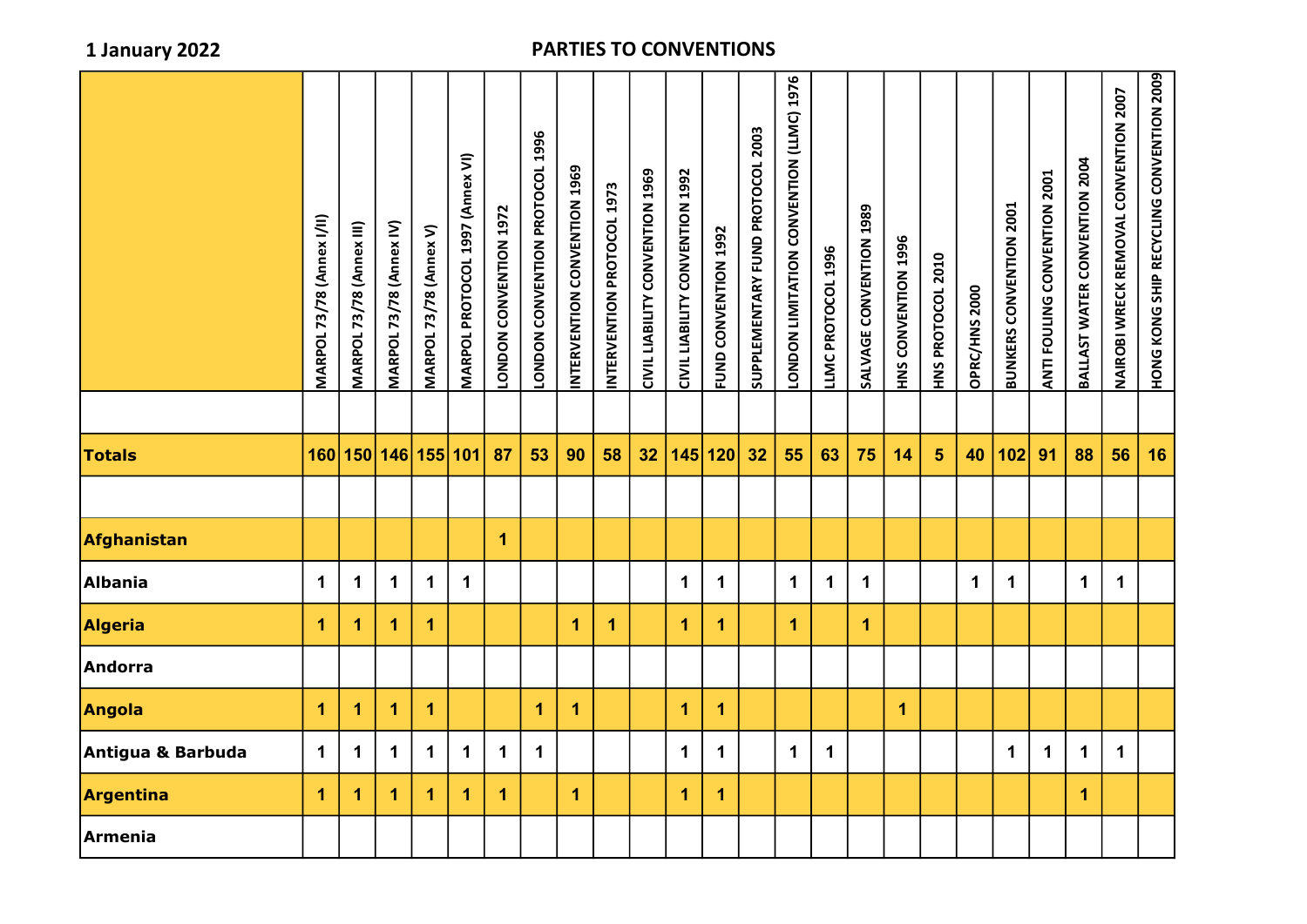|                   | <b>MARPOL 73/78 (Annex I/II)</b> | <b>MARPOL 73/78 (Annex III)</b> | MARPOL 73/78 (Annex IV) | MARPOL 73/78 (Annex V) | MARPOL PROTOCOL 1997 (Annex VI) | LONDON CONVENTION 1972 | LONDON CONVENTION PROTOCOL 1996 | INTERVENTION CONVENTION 1969 | INTERVENTION PROTOCOL 1973 | CIVIL LIABILITY CONVENTION 1969 | CIVIL LIABILITY CONVENTION 1992 | FUND CONVENTION 1992 | SUPPLEMENTARY FUND PROTOCOL 2003 | LONDON LIMITATION CONVENTION (LLMC) 1976 | LLMC PROTOCOL 1996   | SALVAGE CONVENTION 1989 | HNS CONVENTION 1996 | HNS PROTOCOL 2010 | OPRC/HNS 2000 | <b>BUNKERS CONVENTION 2001</b> | ANTI FOULING CONVENTION 2001 | BALLAST WATER CONVENTION 2004 | NAIROBI WRECK REMOVAL CONVENTION 2007 | HONG KONG SHIP RECYCLING CONVENTION 2009 |
|-------------------|----------------------------------|---------------------------------|-------------------------|------------------------|---------------------------------|------------------------|---------------------------------|------------------------------|----------------------------|---------------------------------|---------------------------------|----------------------|----------------------------------|------------------------------------------|----------------------|-------------------------|---------------------|-------------------|---------------|--------------------------------|------------------------------|-------------------------------|---------------------------------------|------------------------------------------|
| <b>Australia</b>  | $\mathbf{1}$                     | 1                               | $\overline{1}$          | $\blacktriangleleft$   | $\blacktriangleleft$            | $\blacktriangleleft$   | $\mathbf{1}$                    | $\overline{1}$               | $\mathbf{1}$               |                                 | $\mathbf{1}$                    | 1                    | $\mathbf{1}$                     |                                          | $\mathbf{1}$         | $\mathbf{1}$            |                     |                   | $\mathbf{1}$  | $\mathbf{1}$                   | $\mathbf{1}$                 | $\blacktriangleleft$          |                                       |                                          |
| Austria           | $\mathbf 1$                      | $\mathbf 1$                     | $\mathbf 1$             | $\mathbf 1$            |                                 |                        |                                 |                              |                            |                                 |                                 |                      |                                  |                                          |                      |                         |                     |                   |               | $\mathbf 1$                    |                              |                               |                                       |                                          |
| Azerbaijan        | $\mathbf{1}$                     | 1                               | 1                       | $\mathbf{1}$           | $\blacktriangleleft$            | $\blacktriangleleft$   |                                 |                              |                            | 1                               | 1                               |                      |                                  | $\mathbf{1}$                             |                      | $\mathbf{1}$            |                     |                   |               | 1                              |                              |                               |                                       |                                          |
| <b>Bahamas</b>    | $\mathbf 1$                      | $\mathbf 1$                     | $\mathbf 1$             | $\mathbf 1$            | $\mathbf 1$                     |                        |                                 | $\mathbf 1$                  | $\mathbf 1$                |                                 | $\mathbf 1$                     | $\mathbf 1$          |                                  | $\mathbf 1$                              |                      |                         |                     |                   |               | $\mathbf 1$                    | $\mathbf 1$                  | $\mathbf 1$                   | $\mathbf 1$                           |                                          |
| <b>Bahrain</b>    | $\blacktriangleleft$             |                                 |                         | $\blacktriangleleft$   |                                 |                        |                                 |                              |                            |                                 | $\overline{1}$                  | $\overline{1}$       |                                  | $\blacktriangleleft$                     | $\mathbf{1}$         |                         |                     |                   |               | $\mathbf{1}$                   |                              |                               |                                       |                                          |
| <b>Bangladesh</b> | $\mathbf 1$                      | $\mathbf 1$                     | $\mathbf 1$             | $\mathbf 1$            | $\mathbf 1$                     |                        |                                 | $\mathbf 1$                  |                            |                                 |                                 |                      |                                  |                                          |                      |                         |                     |                   |               |                                | $\mathbf 1$                  | $\mathbf 1$                   |                                       |                                          |
| <b>Barbados</b>   | $\mathbf{1}$                     | 1                               | 1                       | $\mathbf 1$            | $\blacktriangleleft$            | $\blacktriangleleft$   | $\blacktriangleleft$            | $\blacktriangleleft$         | $\mathbf{1}$               |                                 | 1                               | $\blacktriangleleft$ | $\blacktriangleleft$             | $\blacktriangleleft$                     |                      |                         |                     |                   |               | $\mathbf{1}$                   | $\mathbf{1}$                 | $\overline{1}$                |                                       |                                          |
| <b>Belarus</b>    | $\mathbf 1$                      | $\mathbf 1$                     | $\mathbf 1$             | $\mathbf 1$            |                                 | $\mathbf 1$            |                                 |                              |                            |                                 |                                 |                      |                                  |                                          |                      |                         |                     |                   |               | $\mathbf 1$                    | $\mathbf 1$                  | $\mathbf 1$                   | $\mathbf 1$                           |                                          |
| <b>Belgium</b>    | $\mathbf{1}$                     | 1                               | 1                       | $\mathbf 1$            | $\blacktriangleleft$            | $\blacktriangleleft$   | $\mathbf{1}$                    | $\blacktriangleleft$         | $\mathbf{1}$               |                                 | $\overline{\mathbf{1}}$         | $\blacktriangleleft$ | $\mathbf{1}$                     |                                          | $\blacktriangleleft$ | $\mathbf 1$             |                     |                   | $\mathbf{1}$  | $\mathbf{1}$                   | $\mathbf{1}$                 | $\mathbf{1}$                  | $\mathbf{1}$                          | $\mathbf 1$                              |
| <b>Belize</b>     | $\mathbf 1$                      | $\mathbf 1$                     | $\mathbf 1$             | $\mathbf 1$            | $\mathbf{1}$                    |                        |                                 |                              |                            |                                 | $\mathbf 1$                     | $\mathbf 1$          |                                  |                                          |                      |                         |                     |                   |               | $\mathbf 1$                    |                              |                               | $\mathbf 1$                           |                                          |
| <b>Benin</b>      | $\blacktriangleleft$             | 1                               | $\overline{1}$          | $\mathbf{1}$           | $\mathbf{1}$                    | $\blacktriangleleft$   |                                 | $\blacktriangleleft$         |                            | $\overline{1}$                  | $\overline{1}$                  | $\blacktriangleleft$ |                                  | $\mathbf 1$                              |                      |                         |                     |                   |               |                                |                              |                               |                                       |                                          |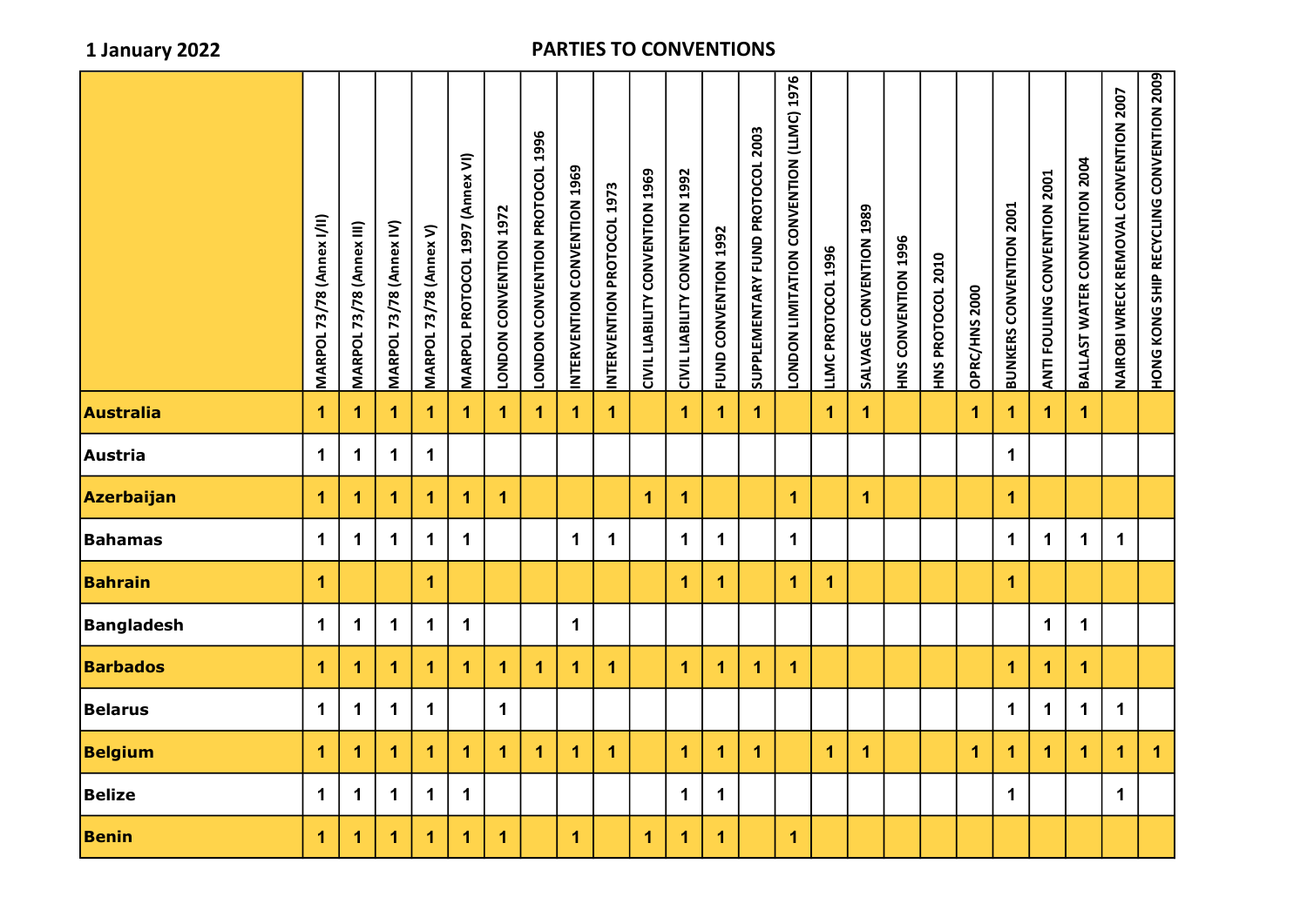|                                 | <b>MARPOL 73/78 (Annex I/II)</b> | <b>MARPOL 73/78 (Annex III)</b> | MARPOL 73/78 (Annex IV) | MARPOL 73/78 (Annex V) | MARPOL PROTOCOL 1997 (Annex VI) | LONDON CONVENTION 1972 | LONDON CONVENTION PROTOCOL 1996 | INTERVENTION CONVENTION 1969 | INTERVENTION PROTOCOL 1973 | CIVIL LIABILITY CONVENTION 1969 | CIVIL LIABILITY CONVENTION 1992 | FUND CONVENTION 1992 | SUPPLEMENTARY FUND PROTOCOL 2003 | <b>DODDON LIMITATION CONVENTION</b> (LLMC) 1976 | LLMC PROTOCOL 1996 | SALVAGE CONVENTION 1989 | HNS CONVENTION 1996 | HNS PROTOCOL 2010 | OPRC/HNS 2000 | <b>BUNKERS CONVENTION 2001</b> | ANTI FOULING CONVENTION 2001 | BALLAST WATER CONVENTION 2004 | NAIROBI WRECK REMOVAL CONVENTION 2007 | HONG KONG SHIP RECYCLING CONVENTION 2009 |
|---------------------------------|----------------------------------|---------------------------------|-------------------------|------------------------|---------------------------------|------------------------|---------------------------------|------------------------------|----------------------------|---------------------------------|---------------------------------|----------------------|----------------------------------|-------------------------------------------------|--------------------|-------------------------|---------------------|-------------------|---------------|--------------------------------|------------------------------|-------------------------------|---------------------------------------|------------------------------------------|
| <b>Bhutan</b>                   |                                  |                                 |                         |                        |                                 |                        |                                 |                              |                            |                                 |                                 |                      |                                  |                                                 |                    |                         |                     |                   |               |                                |                              |                               |                                       |                                          |
| <b>Bolivia</b>                  | $\mathbf 1$                      | 1                               | 1                       | $\blacktriangleleft$   |                                 | $\mathbf{1}$           |                                 |                              |                            |                                 |                                 |                      |                                  |                                                 |                    |                         |                     |                   |               |                                |                              |                               |                                       |                                          |
| <b>Bosnia &amp; Herzegovina</b> |                                  |                                 |                         |                        |                                 |                        |                                 |                              |                            |                                 |                                 |                      |                                  |                                                 |                    |                         |                     |                   |               |                                |                              |                               |                                       |                                          |
| <b>Botswana</b>                 |                                  |                                 |                         |                        |                                 |                        |                                 |                              |                            |                                 |                                 |                      |                                  |                                                 |                    |                         |                     |                   |               |                                |                              |                               |                                       |                                          |
| <b>Brazil</b>                   | $\mathbf 1$                      | 1                               | $\mathbf 1$             | $\mathbf 1$            | $\mathbf 1$                     | $\mathbf 1$            |                                 | $\mathbf 1$                  | $\mathbf 1$                | $\mathbf 1$                     |                                 |                      |                                  |                                                 |                    | $\mathbf 1$             |                     |                   |               |                                | $\mathbf 1$                  | $\mathbf 1$                   |                                       |                                          |
| <b>Brunei Darussalam</b>        | $\overline{1}$                   | 1                               |                         | $\blacktriangleleft$   |                                 |                        |                                 |                              |                            |                                 | $\overline{\mathbf{1}}$         | 1                    |                                  |                                                 |                    |                         |                     |                   |               |                                |                              |                               |                                       |                                          |
| <b>Bulgaria</b>                 | $\mathbf 1$                      | 1                               | $\mathbf 1$             | $\mathbf 1$            | $\mathbf 1$                     | $\mathbf 1$            | $\mathbf 1$                     | $\mathbf 1$                  | $\mathbf 1$                |                                 | $\mathbf 1$                     | $\mathbf 1$          |                                  | $\mathbf 1$                                     | $\mathbf 1$        | $\mathbf 1$             |                     |                   |               | $\mathbf 1$                    | $\mathbf 1$                  | $\mathbf 1$                   | $\mathbf 1$                           |                                          |
| <b>Burkina Faso</b>             |                                  |                                 |                         |                        |                                 |                        |                                 |                              |                            |                                 |                                 |                      |                                  |                                                 |                    |                         |                     |                   |               |                                |                              |                               |                                       |                                          |
| <b>Burundi</b>                  |                                  |                                 |                         |                        |                                 |                        |                                 |                              |                            |                                 |                                 |                      |                                  |                                                 |                    |                         |                     |                   |               |                                |                              |                               |                                       |                                          |
| <b>Cambodia</b>                 | $\mathbf{1}$                     | 1                               | 1                       | $\blacktriangleleft$   |                                 |                        |                                 |                              |                            | 1                               | 1                               | $\blacktriangleleft$ |                                  |                                                 |                    |                         |                     |                   |               |                                |                              |                               |                                       |                                          |
| <b>Cameroon</b>                 | $\mathbf 1$                      | 1                               | $\mathbf 1$             | $\mathbf 1$            |                                 |                        |                                 | $\mathbf 1$                  |                            |                                 | $\mathbf 1$                     | $\mathbf{1}$         |                                  |                                                 |                    |                         |                     |                   |               |                                |                              |                               |                                       |                                          |
|                                 |                                  |                                 |                         |                        |                                 |                        |                                 |                              |                            |                                 |                                 |                      |                                  |                                                 |                    |                         |                     |                   |               |                                |                              |                               |                                       |                                          |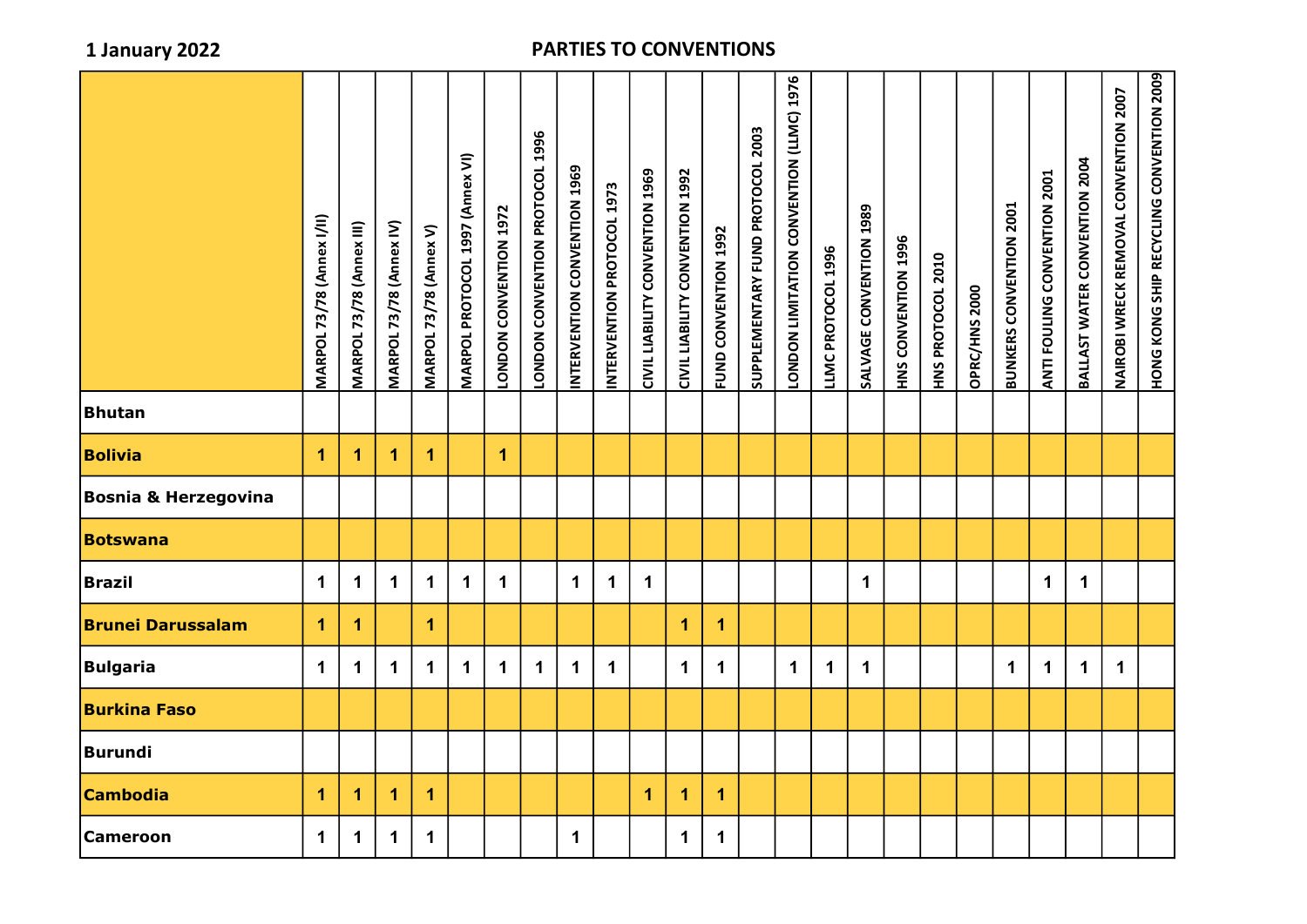|                                 | <b>MARPOL 73/78 (Annex I/II)</b> | <b>MARPOL 73/78 (Annex III)</b> | MARPOL 73/78 (Annex IV) | MARPOL 73/78 (Annex V) | MARPOL PROTOCOL 1997 (Annex VI) | LONDON CONVENTION 1972 | <b>CONDON CONVENTION PROTOCOL 1996</b> | INTERVENTION CONVENTION 1969 | INTERVENTION PROTOCOL 1973 | CIVIL LIABILITY CONVENTION 1969 | CIVIL LIABILITY CONVENTION 1992 | FUND CONVENTION 1992 | SUPPLEMENTARY FUND PROTOCOL 2003 | LONDON LIMITATION CONVENTION (LLMC) 1976 | LLMC PROTOCOL 1996   | SALVAGE CONVENTION 1989 | HNS CONVENTION 1996 | HNS PROTOCOL 2010 | OPRC/HNS 2000 | <b>BUNKERS CONVENTION 2001</b> | ANTI FOULING CONVENTION | BALLAST WATER CONVENTION 2004 | NAIROBI WRECK REMOVAL CONVENTION 2007 | HONG KONG SHIP RECYCLING CONVENTION 2009 |
|---------------------------------|----------------------------------|---------------------------------|-------------------------|------------------------|---------------------------------|------------------------|----------------------------------------|------------------------------|----------------------------|---------------------------------|---------------------------------|----------------------|----------------------------------|------------------------------------------|----------------------|-------------------------|---------------------|-------------------|---------------|--------------------------------|-------------------------|-------------------------------|---------------------------------------|------------------------------------------|
| <b>Canada</b>                   | 1                                | 1.                              | 1                       | 1                      | 1                               | $\mathbf{1}$           | $\blacktriangleleft$                   |                              |                            |                                 | $\mathbf{1}$                    | 1                    | 1                                |                                          | $\mathbf 1$          | $\mathbf 1$             |                     | $\mathbf 1$       |               | 1.                             | 1                       | $\blacktriangleleft$          | $\blacktriangleleft$                  |                                          |
| Cabo Verde                      | $\mathbf 1$                      | 1.                              | $\mathbf 1$             | $\mathbf{1}$           |                                 | $\mathbf 1$            |                                        |                              |                            |                                 | $\mathbf 1$                     | $\mathbf 1$          |                                  |                                          |                      |                         |                     |                   |               |                                |                         |                               |                                       |                                          |
| <b>Central African Republic</b> |                                  |                                 |                         |                        |                                 |                        |                                        |                              |                            |                                 |                                 |                      |                                  |                                          |                      |                         |                     |                   |               |                                |                         |                               |                                       |                                          |
| <b>Chad</b>                     |                                  |                                 |                         |                        |                                 |                        |                                        |                              |                            |                                 |                                 |                      |                                  |                                          |                      |                         |                     |                   |               |                                |                         |                               |                                       |                                          |
| <b>Chile</b>                    | $\blacktriangleleft$             | 1                               | 1                       | 1                      | 1                               | $\blacktriangleleft$   | 1                                      | 1                            | 1                          | 1                               | 1                               |                      |                                  |                                          |                      |                         |                     |                   | 1             |                                | 1                       |                               |                                       |                                          |
| China                           | $\mathbf 1$                      | $\mathbf 1$                     | $\mathbf 1$             | $\mathbf 1$            | 1                               | $\mathbf 1$            | $\blacktriangleleft$                   | $\mathbf 1$                  | $\mathbf{1}$               |                                 | $\mathbf 1$                     | $\mathbf 1$          |                                  |                                          |                      | $\mathbf 1$             |                     |                   | $\mathbf 1$   | $\mathbf 1$                    | $\mathbf 1$             | $\mathbf 1$                   | $\mathbf 1$                           |                                          |
| Colombia                        | $\blacktriangleleft$             | 1                               | 1                       | 1                      |                                 |                        |                                        |                              |                            |                                 | 1                               | 1                    |                                  |                                          |                      |                         |                     |                   | 1             |                                |                         |                               |                                       |                                          |
| <b>Comoros</b>                  | $\mathbf 1$                      | $\mathbf 1$                     | $\mathbf 1$             | $\mathbf 1$            |                                 |                        |                                        |                              |                            |                                 | $\mathbf 1$                     | $\mathbf 1$          |                                  |                                          | $\mathbf 1$          |                         |                     |                   |               | $\mathbf 1$                    |                         |                               | $\mathbf 1$                           |                                          |
| <b>Congo</b>                    | $\mathbf{1}$                     | 1                               | 1                       | 1                      | $\blacktriangleleft$            |                        | 1                                      | 1                            | $\mathbf{1}$               |                                 | $\overline{1}$                  | 1                    | $\mathbf{1}$                     | $\mathbf{1}$                             | $\blacktriangleleft$ | $\mathbf{1}$            |                     |                   |               | $\blacktriangleleft$           | $\mathbf{1}$            | $\mathbf{1}$                  | $\mathbf{1}$                          | $\mathbf{1}$                             |
| <b>Cook Islands</b>             | $\mathbf 1$                      |                                 |                         |                        | $\mathbf 1$                     |                        |                                        |                              |                            |                                 | $\mathbf 1$                     | $\mathbf 1$          |                                  | $\mathbf 1$                              | $\mathbf 1$          |                         |                     |                   |               | $\mathbf 1$                    | $\mathbf 1$             | $\mathbf 1$                   | $\mathbf 1$                           |                                          |
| <b>Costa Rica</b>               |                                  |                                 |                         |                        |                                 | 1                      |                                        |                              |                            | 1                               | 1                               | $\mathbf{1}$         |                                  |                                          |                      |                         |                     |                   |               |                                |                         |                               |                                       |                                          |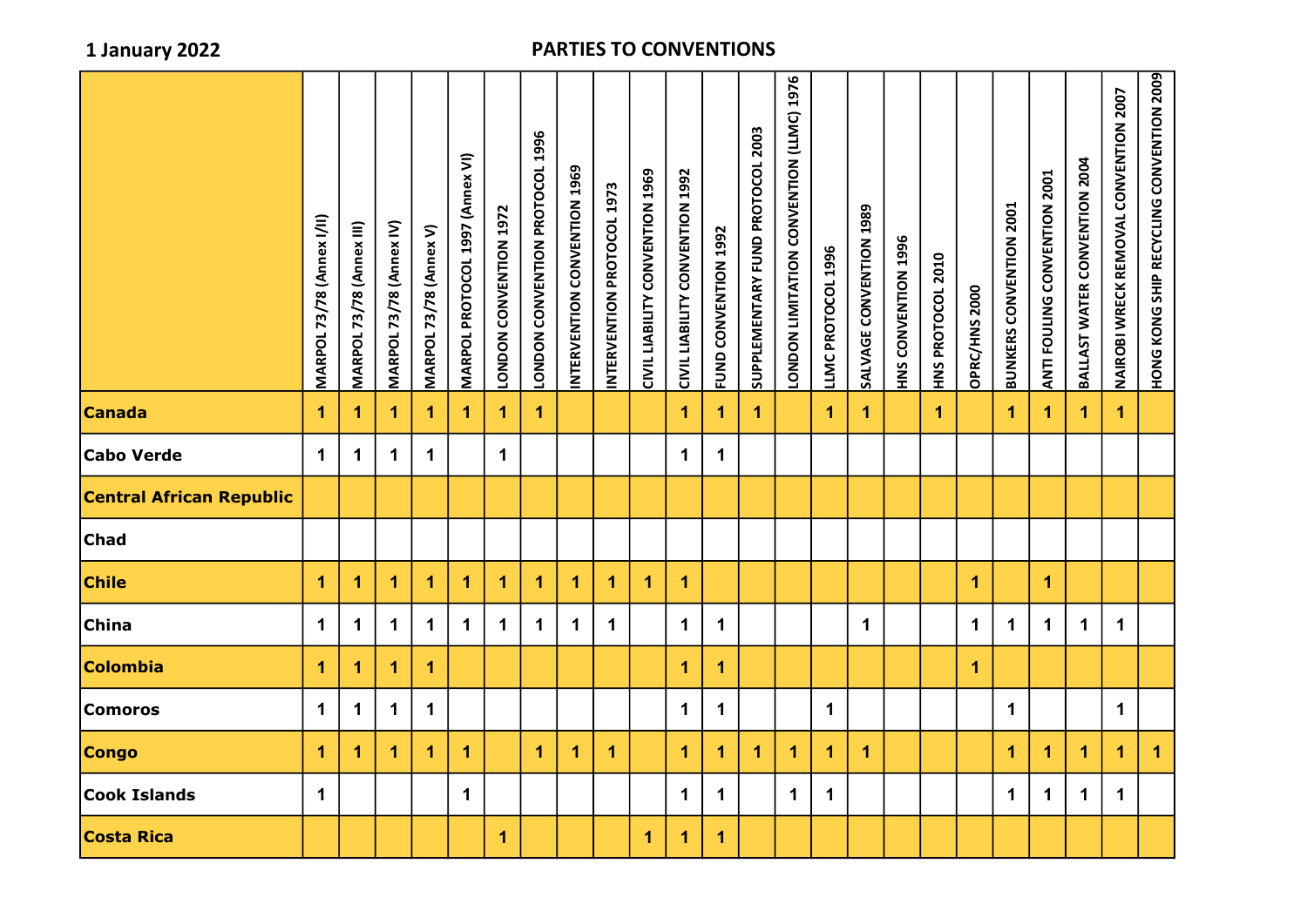|                                                        | <b>MARPOL 73/78 (Annex I/II)</b> | MARPOL 73/78 (Annex III) | MARPOL 73/78 (Annex IV) | <b>MARPOL 73/78 (Annex V)</b> | MARPOL PROTOCOL 1997 (Annex VI) | LONDON CONVENTION 1972 | LONDON CONVENTION PROTOCOL 1996 | INTERVENTION CONVENTION 1969 | INTERVEN PROTOCOLOGI | CIVIL LIABILITY CONVENTION 1969 | CIVIL LIABILITY CONVENTION 1992 | FUND CONVENTION 1992 | SUPPLEMENTARY FUND PROTOCOL 2003 | <b>DODOO CONVENTION CONTINITY OF A SAMPLE</b> | LLMC PROTOCOL 1996 | SALVAGE CONVENTION 1989 | HNS CONVENTION 1996 | HNS PROTOCOL 2010 | OPRC/HNS 2000 | <b>BUNKERS CONVENTION 2001</b> | ANTI FOULING CONVENTION 2001 | BALLAST WATER CONVENTION 2004 | NAIROBI WRECK REMOVAL CONVENTION 2007 | HONG KONG SHIP RECYCLING SHIP SATION 2009 |
|--------------------------------------------------------|----------------------------------|--------------------------|-------------------------|-------------------------------|---------------------------------|------------------------|---------------------------------|------------------------------|----------------------|---------------------------------|---------------------------------|----------------------|----------------------------------|-----------------------------------------------|--------------------|-------------------------|---------------------|-------------------|---------------|--------------------------------|------------------------------|-------------------------------|---------------------------------------|-------------------------------------------|
| Cote d'Ivoire                                          | $\mathbf 1$                      | $\mathbf 1$              | $\mathbf 1$             | $\mathbf{1}$                  |                                 | $\mathbf 1$            |                                 | $\mathbf 1$                  |                      | $\mathbf 1$                     | $\mathbf 1$                     | $\mathbf 1$          |                                  |                                               |                    |                         |                     |                   | $\mathbf 1$   | $\mathbf 1$                    |                              |                               |                                       |                                           |
| <b>Croatia</b>                                         | $\overline{1}$                   | 1                        | $\overline{1}$          | 1                             | 1                               | $\overline{1}$         |                                 | 1                            | 1                    |                                 | $\blacktriangleleft$            | $\mathbf 1$          | $\blacktriangleleft$             | 1                                             | $\mathbf{1}$       | 1                       |                     |                   |               | $\overline{1}$                 | $\mathbf{1}$                 | $\overline{1}$                | $\overline{1}$                        | $\overline{1}$                            |
| <b>Cuba</b>                                            | $\mathbf 1$                      |                          |                         | $\mathbf{1}$                  |                                 | $\mathbf 1$            |                                 | $\mathbf 1$                  |                      |                                 |                                 |                      |                                  |                                               |                    |                         |                     |                   |               |                                |                              |                               |                                       |                                           |
| <b>Cyprus</b>                                          | $\overline{1}$                   | 1                        | $\blacktriangleleft$    | 1                             | $\overline{1}$                  | $\mathbf{1}$           |                                 |                              |                      |                                 | $\blacktriangleleft$            | $\mathbf{1}$         |                                  | $\mathbf{1}$                                  | $\overline{1}$     |                         | 1.                  |                   |               | $\blacktriangleleft$           | $\mathbf{1}$                 | $\blacktriangleleft$          | $\mathbf{1}$                          |                                           |
| <b>Czechia</b>                                         | $\mathbf 1$                      | $\mathbf 1$              | $\mathbf 1$             | $\mathbf{1}$                  | $\mathbf 1$                     |                        |                                 |                              |                      |                                 |                                 |                      |                                  |                                               |                    |                         |                     |                   |               | $\mathbf 1$                    |                              |                               |                                       |                                           |
| <b>Democratic People's</b><br><b>Republic of Korea</b> | 1                                | $\blacktriangleleft$     | $\overline{\mathbf{1}}$ | $\overline{1}$                |                                 |                        |                                 |                              |                      |                                 | $\mathbf{1}$                    |                      |                                  |                                               |                    |                         |                     |                   |               | $\overline{1}$                 | $\mathbf{1}$                 |                               | $\mathbf{1}$                          |                                           |
| <b>Democratic Republic of</b><br>the Congo             |                                  |                          |                         |                               |                                 | $\mathbf 1$            |                                 |                              |                      |                                 |                                 |                      |                                  |                                               |                    |                         |                     |                   |               |                                |                              |                               |                                       |                                           |
| <b>Denmark</b>                                         | $\overline{\mathbf{1}}$          | $\blacktriangleleft$     | $\blacktriangleleft$    | $\overline{1}$                | $\overline{1}$                  | $\mathbf{1}$           | $\mathbf{1}$                    | $\overline{\mathbf{1}}$      | $\overline{1}$       |                                 | $\mathbf{1}$                    | $\blacktriangleleft$ | $\mathbf{1}$                     |                                               | $\mathbf{1}$       | 1                       |                     | $\mathbf 1$       | $\mathbf 1$   | $\overline{1}$                 | $\mathbf{1}$                 | $\mathbf{1}$                  | $\mathbf{1}$                          | $\mathbf{1}$                              |
| <b>Djibouti</b>                                        | $\mathbf 1$                      | $\mathbf 1$              | $\mathbf 1$             | $\mathbf 1$                   |                                 |                        |                                 | $\mathbf 1$                  |                      |                                 | $\mathbf{1}$                    | $\mathbf 1$          |                                  |                                               |                    | $\mathbf 1$             |                     |                   | $\mathbf 1$   | $\mathbf 1$                    |                              |                               |                                       |                                           |
| <b>Dominica</b>                                        | 1                                | 1                        |                         | $\overline{1}$                |                                 |                        |                                 |                              |                      |                                 | $\blacktriangleleft$            | $\mathbf{1}$         |                                  | $\mathbf 1$                                   |                    | $\mathbf{1}$            |                     |                   |               |                                |                              |                               |                                       |                                           |
| <b>Dominican Republic</b>                              | $\mathbf 1$                      | $\mathbf 1$              | $\mathbf 1$             | $\mathbf 1$                   |                                 | $\mathbf 1$            |                                 | $\mathbf 1$                  |                      | $\mathbf 1$                     | $\mathbf 1$                     | $\mathbf 1$          |                                  |                                               |                    |                         |                     |                   |               |                                |                              | $\mathbf 1$                   |                                       |                                           |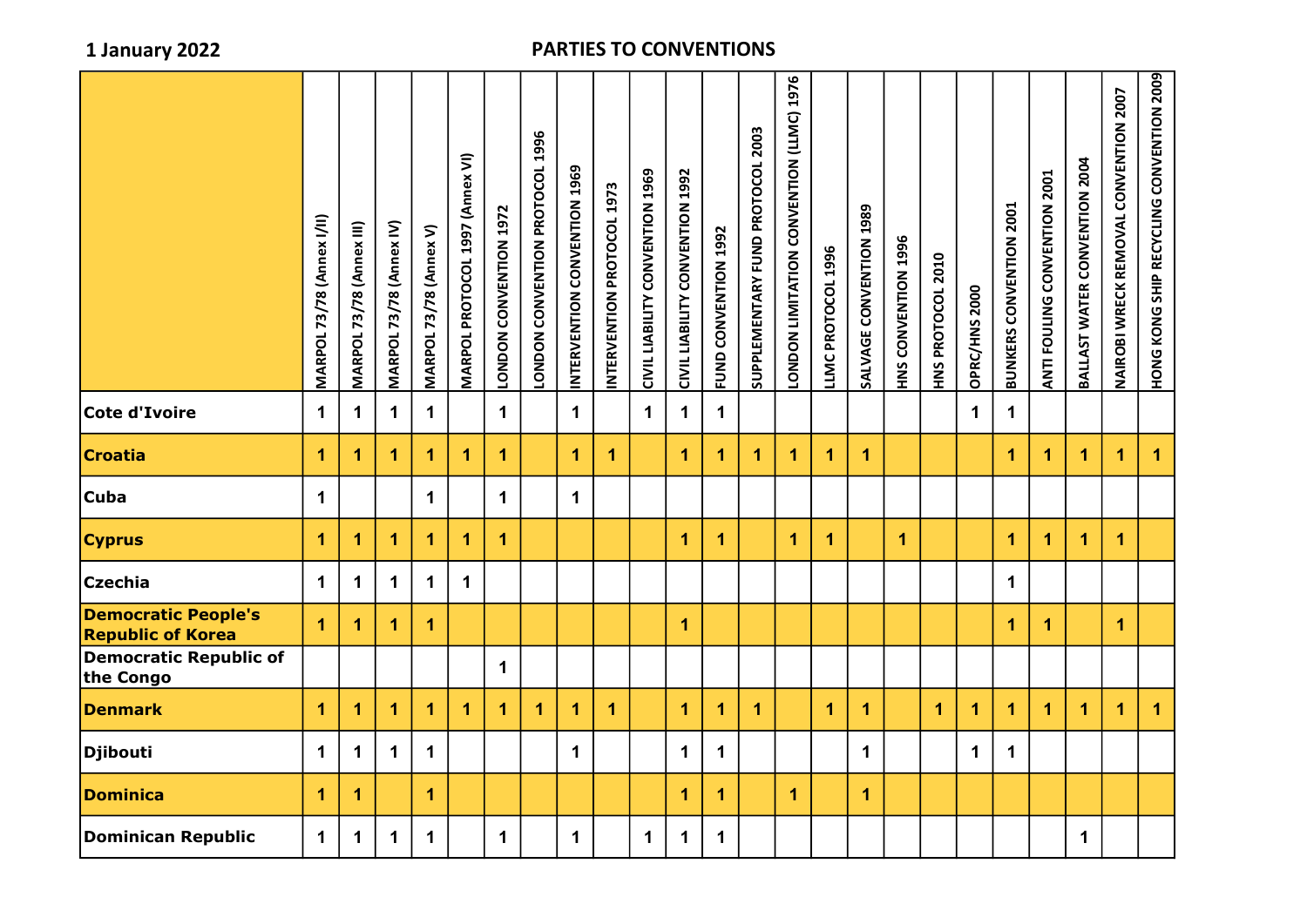|                          | <b>MARPOL 73/78 (Annex I/II)</b> | MARPOL 73/78 (Annex III) | MARPOL 73/78 (Annex IV) | MARPOL 73/78 (Annex V) | MARPOL PROTOCOL 1997 (Annex VI) | LONDON CONVENTION 1972 | LONDON CONVENTION PROTOCOL 1996 | INTERVENTION CONVENTION 1969 | INTERVENTION PROTOCOL 1973 | CIVIL LIABILITY CONVENTION 1969 | CIVIL LIABILITY CONVENTION 1992 | FUND CONVENTION 1992 | SUPPLEMENTARY FUND PROTOCOL 2003 | LONDON LIMITATION CONVENTION (LLMC) 1976 | LLMC PROTOCOL 1996 | SALVAGE CONVENTION 1989 | HNS CONVENTION 1996 | HNS PROTOCOL 2010 | OPRC/HNS 2000 | <b>BUNKERS CONVENTION 2001</b> | ANTI FOULING CONVENTION 2001 | BALLAST WATER CONVENTION 2004 | NAIROBI WRECK REMOVAL CONVENTION 2007 | HONG KONG SHIP RECYCLING CONVENTION 2009 |
|--------------------------|----------------------------------|--------------------------|-------------------------|------------------------|---------------------------------|------------------------|---------------------------------|------------------------------|----------------------------|---------------------------------|---------------------------------|----------------------|----------------------------------|------------------------------------------|--------------------|-------------------------|---------------------|-------------------|---------------|--------------------------------|------------------------------|-------------------------------|---------------------------------------|------------------------------------------|
| <b>Ecuador</b>           | 1                                | 1                        | $\mathbf 1$             | $\blacktriangleleft$   |                                 |                        |                                 | $\blacktriangleleft$         |                            | $\mathbf 1$                     | $\mathbf{1}$                    | $\blacktriangleleft$ |                                  |                                          |                    | $\mathbf 1$             |                     |                   | $\mathbf{1}$  |                                |                              |                               |                                       |                                          |
| <b>Egypt</b>             | $\mathbf 1$                      | $\mathbf 1$              | $\mathbf 1$             | $\mathbf 1$            |                                 | $\mathbf 1$            | $\mathbf 1$                     | $\mathbf 1$                  | $\mathbf 1$                | $\mathbf 1$                     | $\mathbf{1}$                    |                      |                                  | $\mathbf 1$                              |                    | $\mathbf 1$             |                     |                   | $\mathbf 1$   | $\mathbf 1$                    | $\mathbf 1$                  | $\mathbf 1$                   |                                       |                                          |
| <b>El Salvador</b>       | 1                                | 1                        | 1                       | $\blacktriangleleft$   |                                 |                        |                                 |                              |                            | $\overline{1}$                  | $\mathbf{1}$                    |                      |                                  |                                          |                    |                         |                     |                   |               |                                |                              |                               |                                       |                                          |
| <b>Equatorial Guinea</b> | $\mathbf 1$                      | $\mathbf 1$              | $\mathbf 1$             | $\mathbf 1$            |                                 | $\mathbf 1$            |                                 | $\mathbf 1$                  |                            | $\mathbf 1$                     |                                 |                      |                                  | $\mathbf 1$                              |                    |                         |                     |                   |               |                                |                              |                               |                                       |                                          |
| <b>Eritrea</b>           |                                  |                          |                         |                        |                                 |                        |                                 |                              |                            |                                 |                                 |                      |                                  |                                          |                    |                         |                     |                   |               |                                |                              |                               |                                       |                                          |
| Estonia                  | $\mathbf 1$                      | $\mathbf 1$              | $\mathbf 1$             | $\mathbf 1$            | $\mathbf 1$                     |                        | $\mathbf 1$                     | $\mathbf 1$                  | $\mathbf{1}$               |                                 | $\mathbf{1}$                    | $\mathbf 1$          | $\mathbf 1$                      | $\mathbf 1$                              | $\mathbf 1$        | $\mathbf 1$             |                     |                   | $\mathbf 1$   | $\mathbf 1$                    | $\mathbf 1$                  | $\mathbf 1$                   | $\mathbf 1$                           | $\mathbf 1$                              |
| <b>Ethiopia</b>          |                                  |                          |                         |                        |                                 |                        |                                 |                              |                            |                                 |                                 |                      |                                  |                                          |                    |                         | $\mathbf{1}$        |                   |               | $\mathbf{1}$                   | $\overline{1}$               |                               |                                       |                                          |
| Fiji                     | $\mathbf 1$                      |                          | $\mathbf 1$             | $\mathbf 1$            |                                 |                        |                                 | $\mathbf 1$                  |                            |                                 | $\mathbf 1$                     | $\mathbf 1$          |                                  |                                          |                    | $\mathbf 1$             |                     |                   |               | $\mathbf 1$                    | $\mathbf 1$                  | $\mathbf 1$                   |                                       |                                          |
| Finland                  | $\blacktriangleleft$             | 1                        | $\mathbf{1}$            | $\blacktriangleleft$   | $\blacktriangleleft$            | $\blacktriangleleft$   | $\overline{1}$                  | $\blacktriangleleft$         | $\mathbf{1}$               |                                 | $\blacktriangleleft$            | $\blacktriangleleft$ | $\blacktriangleleft$             | $\mathsf{d}$                             | 1                  | $\mathbf 1$             |                     |                   |               | $\mathbf{1}$                   | $\mathbf{1}$                 | $\blacktriangleleft$          | $\mathbf{1}$                          |                                          |
| France                   | $\mathbf 1$                      | $\mathbf 1$              | $\mathbf 1$             | $\mathbf 1$            | $\mathbf 1$                     | $\mathbf 1$            | $\mathbf 1$                     | $\mathbf 1$                  | $\mathbf 1$                |                                 | $\mathbf 1$                     | $\mathbf 1$          | $\mathbf 1$                      | $\mathbf 1$                              | $\mathbf 1$        | $\mathbf 1$             |                     |                   | $\mathbf 1$   | $\mathbf 1$                    | $\mathbf 1$                  | $\mathbf 1$                   | $\mathbf 1$                           | $\mathbf 1$                              |
| Gabon                    | 1                                | 1                        | 1                       | $\mathbf{1}$           | $\mathbf{1}$                    | $\blacktriangleleft$   |                                 | $\mathbf{1}$                 |                            |                                 | $\mathbf 1$                     | $\blacktriangleleft$ |                                  |                                          |                    |                         |                     |                   |               | $\mathbf{1}$                   | $\mathbf 1$                  | $\mathbf{1}$                  | $\blacktriangleleft$                  |                                          |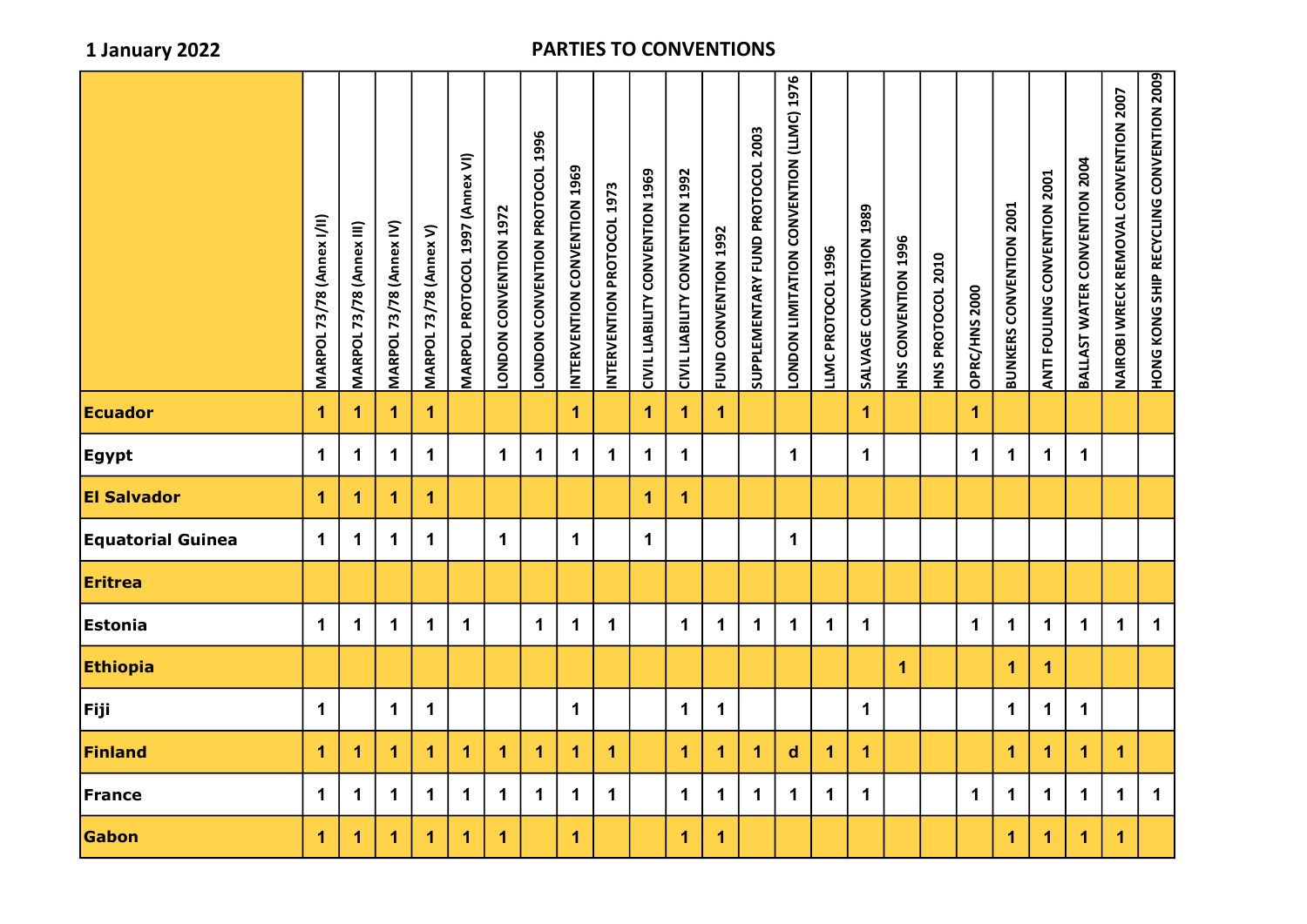|               | <b>MARPOL 73/78 (Annex I/II)</b> | MARPOL 73/78 (Annex III) | MARPOL 73/78 (Annex IV) | <b>MARPOL 73/78 (Annex V)</b> | MARPOL PROTOCOL 1997 (Annex VI) | LONDON CONVENTION 1972 | LONDON CONVENTION PROTOCOL 1996 | INTERVENTION CONVENTION 1969 | INTERVENTION PROTOCOL 1973 | <b>SOST NOILNANNOU ALITERIT TINIO</b> | CIVIL LIABILITY CONVENTION 1992 | FUND CONNENTION      | SUPPLEMENTARY FUND PROTOCOL 2003 | LONDON LIMITATION CONVENTION (LLMC) 1976 | LLMC PROTOCOL 1996 | SALVAGE CONVENTION 1989 | HNS CONVENTION 1996 | HNS PROTOCOL 2010 | OPRC/HNS 2000 | <b>BUNKERS CONVENTION 2001</b> | ANTI FOULING CONVENTION 2001 | BALLAST WATER CONVENTION 2004 | NAIROBI WRECK REMOVAL CONVENTION 2007 | HONG KONG SHIP RECYCLING CONVENTION 2009 |
|---------------|----------------------------------|--------------------------|-------------------------|-------------------------------|---------------------------------|------------------------|---------------------------------|------------------------------|----------------------------|---------------------------------------|---------------------------------|----------------------|----------------------------------|------------------------------------------|--------------------|-------------------------|---------------------|-------------------|---------------|--------------------------------|------------------------------|-------------------------------|---------------------------------------|------------------------------------------|
| Gambia        | $\mathbf 1$                      | $\mathbf 1$              | $\mathbf 1$             | $\mathbf 1$                   |                                 |                        |                                 |                              |                            |                                       | $\mathbf 1$                     | $\mathbf 1$          |                                  |                                          |                    |                         |                     |                   |               |                                |                              |                               |                                       |                                          |
| Georgia       | 1                                | 1                        | 1                       | $\mathbf{1}$                  |                                 |                        | $\mathbf{1}$                    | $\overline{1}$               | $\blacktriangleleft$       | 1                                     | $\blacktriangleleft$            | $\mathbf{1}$         |                                  | $\mathbf{1}$                             |                    | $\mathbf 1$             |                     |                   |               | $\blacktriangleleft$           | $\blacktriangleleft$         | $\overline{1}$                |                                       |                                          |
| Germany       | 1                                | 1                        | 1                       | $\mathbf 1$                   | 1                               | 1                      | $\mathbf 1$                     | 1                            | $\mathbf 1$                |                                       | 1                               | $\mathbf 1$          | $\mathbf 1$                      |                                          | $\mathbf 1$        | $\mathbf 1$             |                     |                   | $\mathbf 1$   | $\mathbf 1$                    | $\mathbf 1$                  | $\mathbf 1$                   | $\mathbf 1$                           | $\mathbf 1$                              |
| Ghana         | 1                                | $\blacktriangleleft$     | 1                       | 1                             | 1                               |                        | $\mathbf{1}$                    | $\mathbf{1}$                 |                            | 1                                     | 1                               | $\blacktriangleleft$ |                                  |                                          |                    |                         |                     |                   |               |                                |                              | $\overline{1}$                |                                       | $\overline{\mathbf{1}}$                  |
| <b>Greece</b> | 1                                | 1                        | 1                       | 1                             | $\mathbf 1$                     | $\mathbf 1$            |                                 |                              |                            |                                       | 1                               | $\mathbf 1$          | $\mathbf 1$                      | $\mathbf 1$                              | $\mathbf 1$        | $\mathbf 1$             |                     |                   | $\mathbf 1$   | $\mathbf 1$                    | $\mathbf 1$                  | $\mathbf 1$                   |                                       |                                          |
| Grenada       | $\blacktriangleleft$             |                          |                         |                               |                                 |                        |                                 |                              |                            |                                       | 1                               | $\mathbf{1}$         |                                  |                                          |                    |                         |                     |                   |               | $\overline{\mathbf{1}}$        | $\blacktriangleleft$         | $\overline{1}$                |                                       |                                          |
| Guatemala     | $\mathbf 1$                      | 1                        | 1                       | $\mathbf 1$                   | $\mathbf 1$                     | $\mathbf 1$            | $\mathbf 1$                     |                              |                            | $\mathbf 1$                           | $\mathbf 1$                     |                      |                                  |                                          |                    |                         |                     |                   |               |                                |                              |                               |                                       |                                          |
| Guinea        | 1                                | 1                        | 1                       | $\mathbf{1}$                  |                                 |                        |                                 |                              |                            |                                       | 1                               | $\mathbf{1}$         |                                  |                                          |                    | $\mathbf 1$             |                     |                   |               |                                |                              |                               |                                       |                                          |
| Guinea-Bissau | $\mathbf 1$                      | 1                        | 1                       | $\mathbf 1$                   |                                 |                        |                                 |                              |                            |                                       |                                 |                      |                                  |                                          |                    |                         |                     |                   |               |                                |                              |                               |                                       |                                          |
| Guyana        | 1                                | 1                        | 1                       | $\overline{1}$                | 1                               |                        | $\mathbf 1$                     | $\overline{1}$               |                            | $\overline{1}$                        | 1                               | $\blacktriangleleft$ |                                  | 1                                        | 1                  | $\mathbf 1$             |                     |                   | 1             | 1                              | 1                            | 1                             | $\overline{1}$                        |                                          |
| Haiti         |                                  |                          |                         |                               |                                 | $\mathbf 1$            |                                 |                              |                            |                                       |                                 |                      |                                  |                                          |                    |                         |                     |                   |               |                                |                              |                               |                                       |                                          |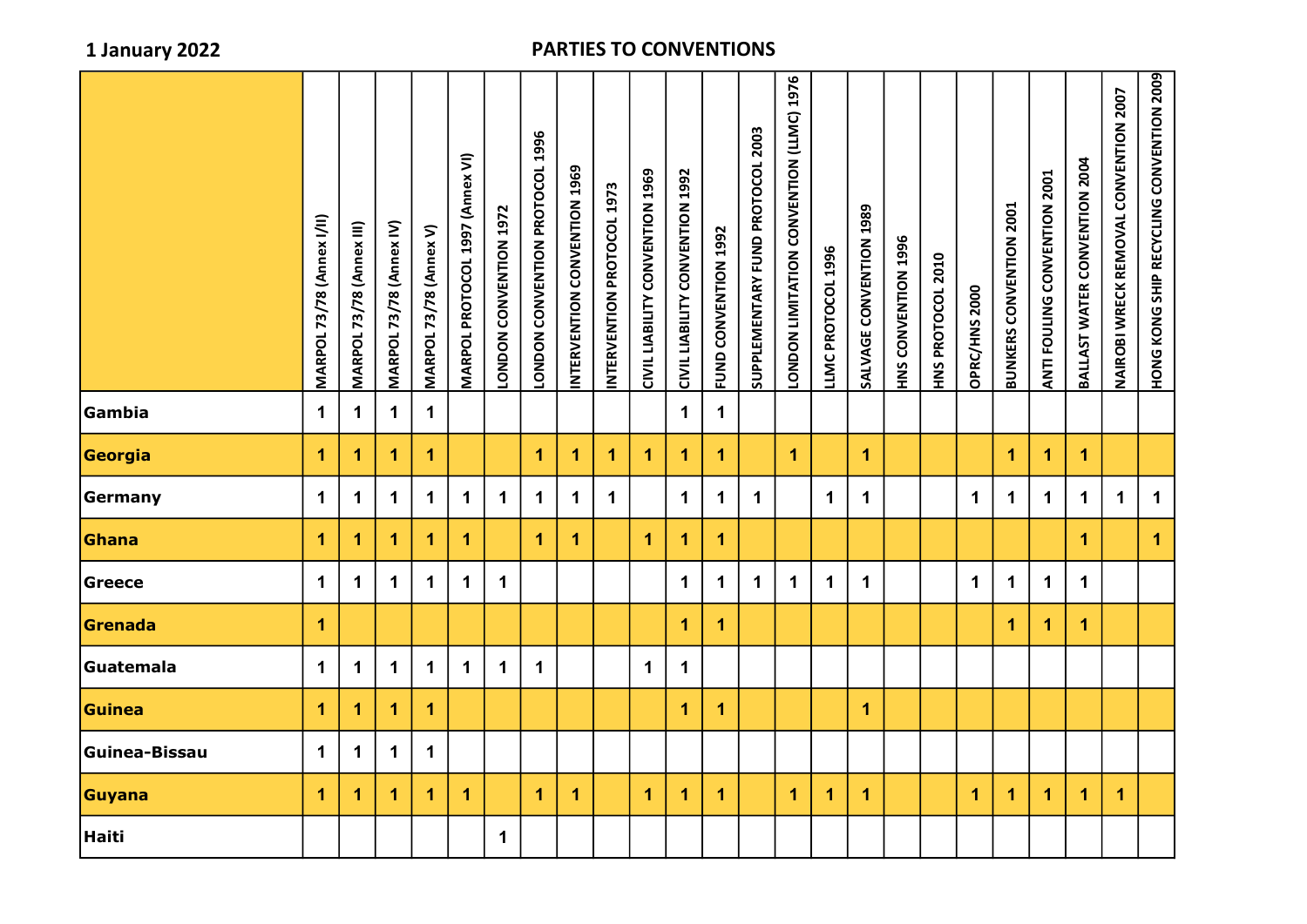|                                 | <b>MARPOL 73/78 (Annex I/II)</b> | <b>MARPOL 73/78 (Annex III)</b> | MARPOL 73/78 (Annex IV) | <b>MARPOL 73/78 (Annex V)</b> | MARPOL PROTOCOL 1997 (Annex VI) | <b>CODDO ZOONSOO ZOONDI</b> | LONDON CONVENTION PROTOCOL 1996 | INTERVENTION CONVENTION 1969 | INTERVENTION PROTOCOL 1973 | CIVIL LIABILITY CONVENTION 1969 | CIVIL LIABILITY CONVENTION 1992 | FUND CONVENTION 1992 | SUPPLEMENTARY FUND PROTOCOL 2003 | LONDON LIMITATION CONVENTION (LLMC) 1976 | LLMC PROTOCOL 1996   | SALVAGE CONVENTION 1989 | <b>HNS CONVENTION 1996</b> | HNS PROTOCOL 2010 | OPRC/HNS 2000 | <b>BUNKERS CONVENTION 2001</b> | ANTI FOULING CONVENTION 2001 | BALLAST WATER CONVENTION 2004 | NAIROBI WRECK REMOVAL CONVENTION 2007 | HONG KONG SHIP RECYCLING CONVENTION 2009 |
|---------------------------------|----------------------------------|---------------------------------|-------------------------|-------------------------------|---------------------------------|-----------------------------|---------------------------------|------------------------------|----------------------------|---------------------------------|---------------------------------|----------------------|----------------------------------|------------------------------------------|----------------------|-------------------------|----------------------------|-------------------|---------------|--------------------------------|------------------------------|-------------------------------|---------------------------------------|------------------------------------------|
| <b>Holy See</b>                 |                                  |                                 |                         |                               |                                 |                             |                                 |                              |                            |                                 |                                 |                      |                                  |                                          |                      |                         |                            |                   |               |                                |                              |                               |                                       |                                          |
| <b>Honduras</b>                 | $\mathbf 1$                      | $\mathbf 1$                     | $\mathbf 1$             | $\mathbf 1$                   | $\mathbf 1$                     | $\mathbf 1$                 |                                 |                              |                            | $\mathbf 1$                     | $\mathbf 1$                     |                      |                                  |                                          |                      |                         |                            |                   | $\mathbf 1$   |                                |                              | $\mathbf 1$                   |                                       |                                          |
| <b>Hungary</b>                  | $\mathbf{1}$                     | 1                               | 1                       | $\mathbf 1$                   |                                 | $\blacktriangleleft$        |                                 |                              |                            |                                 | 1                               | $\blacktriangleleft$ | $\blacktriangleleft$             | $\blacktriangleleft$                     | $\blacktriangleleft$ |                         | $\mathbf 1$                |                   |               | 1                              | 1                            |                               |                                       |                                          |
| <b>Iceland</b>                  | $\mathbf 1$                      | $\mathbf 1$                     | $\mathbf 1$             | $\mathbf 1$                   | $\mathbf 1$                     | $\mathbf 1$                 | $\mathbf{1}$                    | $\mathbf{1}$                 |                            |                                 | $\mathbf 1$                     | $\mathbf 1$          |                                  |                                          | $\mathbf 1$          | $\mathbf 1$             |                            |                   |               |                                |                              |                               |                                       |                                          |
| India                           | $\mathbf{1}$                     | 1                               | 1                       | $\mathbf 1$                   | $\blacktriangleleft$            |                             |                                 | $\overline{1}$               |                            |                                 | 1                               | $\blacktriangleleft$ |                                  | $\blacktriangleleft$                     | $\blacktriangleleft$ | $\mathbf{1}$            |                            |                   |               |                                | $\overline{1}$               |                               | $\mathbf 1$                           | $\mathbf{1}$                             |
| Indonesia                       | $\mathbf 1$                      | $\mathbf 1$                     | $\mathbf 1$             | $\mathbf 1$                   | $\mathbf 1$                     |                             |                                 |                              |                            | $\mathbf 1$                     | $\mathbf 1$                     |                      |                                  |                                          |                      |                         |                            |                   |               | $\mathbf 1$                    | $\mathbf 1$                  | $\mathbf 1$                   | $\mathbf 1$                           |                                          |
| <b>Islamic Republic of Iran</b> | $\mathbf{1}$                     | 1                               | 1                       | $\mathbf 1$                   | $\blacktriangleleft$            | $\blacktriangleleft$        | $\mathbf{1}$                    | $\blacktriangleleft$         | $\mathbf{1}$               |                                 | 1                               | $\blacktriangleleft$ |                                  | $\mathbf{1}$                             |                      | $\mathbf 1$             |                            |                   | $\mathbf{1}$  | $\mathbf{1}$                   | $\overline{1}$               | $\mathbf{1}$                  | $\overline{1}$                        |                                          |
| <b>Iraq</b>                     | $\mathbf 1$                      | $\mathbf 1$                     | $\mathbf 1$             | $\mathbf 1$                   |                                 |                             |                                 |                              |                            |                                 | $\mathbf 1$                     |                      |                                  |                                          |                      |                         |                            |                   |               |                                |                              | $\mathbf 1$                   |                                       |                                          |
| <b>Ireland</b>                  | $\mathbf 1$                      | 1                               | $\overline{1}$          | $\blacktriangleleft$          | $\mathbf{1}$                    | $\blacktriangleleft$        | $\mathbf{1}$                    | $\overline{1}$               | $\mathbf{1}$               |                                 | $\overline{1}$                  | $\blacktriangleleft$ | $\mathbf{1}$                     | $\mathbf{1}$                             | $\blacktriangleleft$ | $\mathbf{1}$            |                            |                   |               | $\mathbf{1}$                   | $\mathbf{1}$                 |                               |                                       |                                          |
| <b>Israel</b>                   | $\mathbf 1$                      | $\mathbf 1$                     |                         | $\mathbf 1$                   |                                 |                             |                                 |                              |                            |                                 | $\mathbf 1$                     | $\mathbf 1$          |                                  |                                          |                      |                         |                            |                   |               |                                |                              |                               |                                       |                                          |
| <b>Italy</b>                    | 1                                | 1                               | 1                       | $\blacktriangleleft$          | $\mathbf{1}$                    | $\blacktriangleleft$        | $\overline{1}$                  | $\overline{1}$               | $\overline{1}$             |                                 | $\blacktriangleleft$            | $\blacktriangleleft$ | $\mathbf{1}$                     |                                          |                      | $\mathbf{1}$            |                            |                   |               | $\mathbf{1}$                   | $\overline{1}$               |                               |                                       |                                          |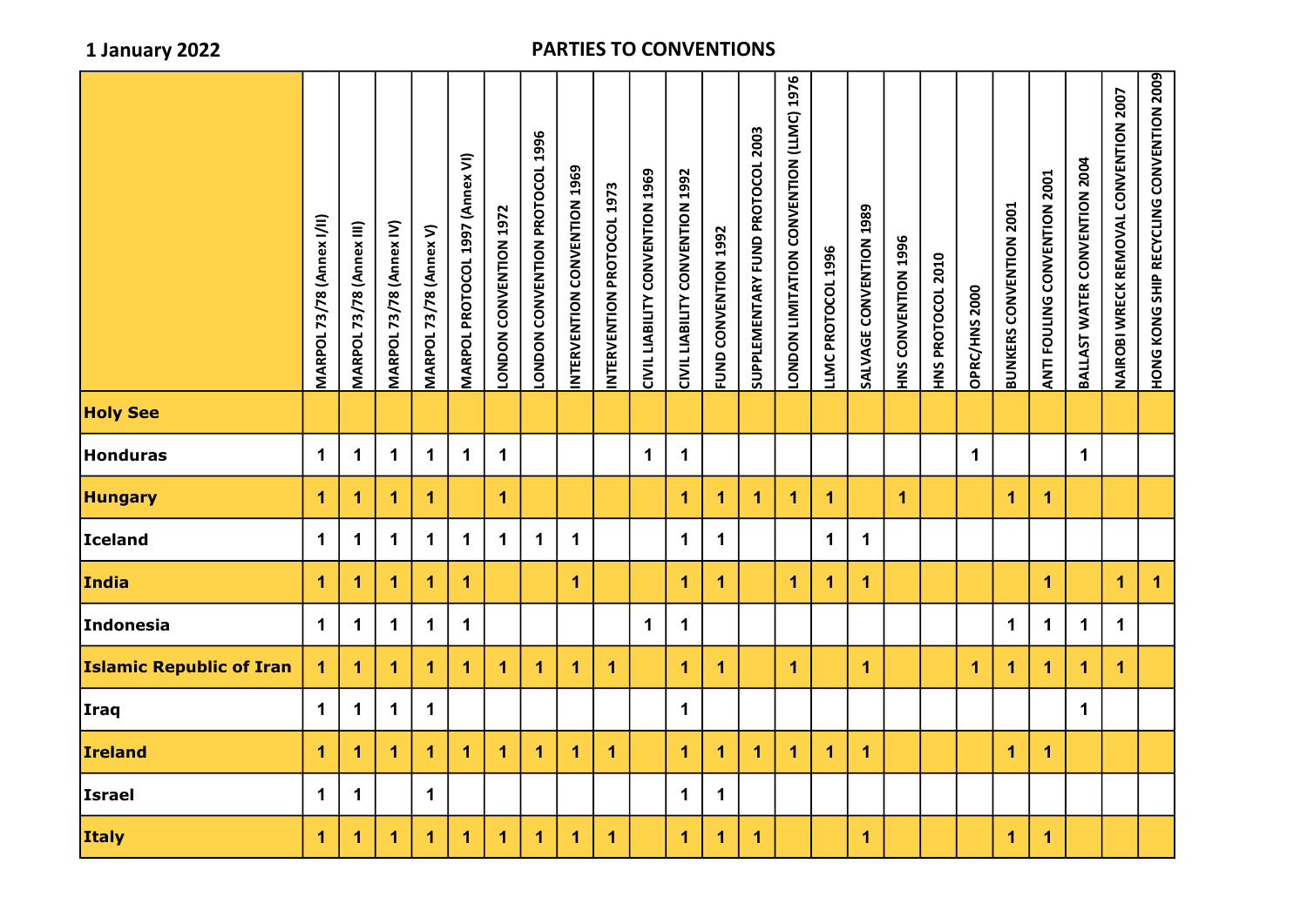| $\mathbf 1$<br>$\mathbf 1$<br>Jamaica<br>$\mathbf 1$<br>$\mathbf 1$<br>$\mathbf 1$<br>$\mathbf 1$<br>$\mathbf 1$<br>$\mathbf{1}$<br>$\mathbf 1$<br>$\mathbf 1$<br>$\mathbf 1$<br>$\mathbf 1$<br>$\mathbf 1$<br>$\mathbf 1$<br>$\mathbf 1$<br><b>Japan</b><br>$\mathbf{1}$<br>$\blacktriangleleft$<br>1<br>1<br>$\overline{1}$<br>$\blacktriangleleft$<br>$\blacktriangleleft$<br>$\blacktriangleleft$<br>$\mathbf{1}$<br>$\blacktriangleleft$<br>$\blacktriangleleft$<br>1<br>1<br>1<br>1<br>1<br>1.<br>Jordan<br>$\mathbf 1$<br>$\mathbf 1$<br>$\mathbf 1$<br>$\mathbf 1$<br>$\mathbf 1$<br>$\mathbf 1$<br>$\mathbf 1$<br>$\mathbf 1$<br>$\mathbf 1$<br>$\mathbf 1$<br>$\mathbf 1$<br>$\mathbf 1$<br>Kazakhstan<br>$\mathbf{1}$<br>$\mathbf{1}$<br>$\overline{1}$<br>$\mathbf 1$<br>1<br>1<br>$\mathbf 1$<br>$\mathbf 1$<br>$\mathbf 1$<br>$\mathbf 1$<br>$\blacktriangleleft$<br>$\mathbf 1$<br>$\mathbf 1$<br>$\mathbf 1$<br>$\mathbf 1$<br>$\mathbf 1$<br>$\mathbf 1$<br>$\mathbf 1$<br>$\mathbf 1$<br>$\mathbf 1$<br>$\mathbf 1$<br>Kiribati<br>$\overline{1}$<br>$\mathbf 1$<br>$\mathbf{1}$<br>$\mathbf 1$<br>1<br>$\blacktriangleleft$<br>$\blacktriangleleft$<br>$\mathbf{1}$<br>$\mathbf{1}$<br>1<br>1<br>1<br>1<br>Kuwait<br>$\mathbf 1$<br>$\mathbf{1}$<br>$\mathbf 1$<br>$\mathbf 1$<br>$\mathbf 1$<br>$\mathbf 1$<br>$\mathbf 1$<br>$\mathbf 1$<br>$\mathbf{1}$<br>$\blacktriangleleft$<br>1<br>1<br>1<br>$\blacktriangleleft$<br>1<br>$\blacktriangleleft$<br>$\mathbf{1}$<br>$\blacktriangleleft$<br>$\mathbf{1}$<br>$\mathbf{1}$<br>$\mathbf{1}$<br>$\mathbf{1}$<br>1<br>1<br>Lebanon<br>$\mathbf 1$<br>$\mathbf 1$<br>$\mathbf 1$<br>$\mathbf 1$<br>$\mathbf 1$<br>$\mathbf 1$<br>$\mathbf 1$<br>$\mathbf 1$<br>$\mathbf 1$<br>$\mathbf 1$ | <b>MARPOL 73/78 (Annex I/II)</b> | <b>MARPOL 73/78 (Annex III)</b> | MARPOL 73/78 (Annex IV) | MARPOL 73/78 (Annex V) | MARPOL PROTOCOL 1997 (Annex VI) | LONDON CONVENTION 1972 | LONDON CONVENTION PROTOCOL 1996 | <b>696T NOILNINNOU NOILNNAME</b> | INTERVENTION PROTOCOL 1973 | CIVIL LIABILITY CONVENTION 1969 | CIVIL LIABILITY CONVENTION 1992 | NOGT NOILNNNOU QNDH | SUPPLEMENTARY FUND PROTOCOL 2003 | <b>9261 (UNII) NOILNINNO NOILALINII NONDOI</b> | LLMC PROTOCOL 1996 | SALVAGE CONVENTION 1989 | HNS CONVENTION 1996 | HNS PROTOCOL 2010 | OPRC/HNS 2000 | <b>BUNKERS CONVENTION 2001</b> | ANTI FOULING CONVENTION 2001 | BALLAST WATER CONVENTION 2004 | NAIROBI WRECK REMOVAL CONVENTION 2007 | HONG KONG SHIP RECYCLING CONVENTION 2009 |
|--------------------------------------------------------------------------------------------------------------------------------------------------------------------------------------------------------------------------------------------------------------------------------------------------------------------------------------------------------------------------------------------------------------------------------------------------------------------------------------------------------------------------------------------------------------------------------------------------------------------------------------------------------------------------------------------------------------------------------------------------------------------------------------------------------------------------------------------------------------------------------------------------------------------------------------------------------------------------------------------------------------------------------------------------------------------------------------------------------------------------------------------------------------------------------------------------------------------------------------------------------------------------------------------------------------------------------------------------------------------------------------------------------------------------------------------------------------------------------------------------------------------------------------------------------------------------------------------------------------------------------------------------------------------------------------------------------------------------------------------------------------|----------------------------------|---------------------------------|-------------------------|------------------------|---------------------------------|------------------------|---------------------------------|----------------------------------|----------------------------|---------------------------------|---------------------------------|---------------------|----------------------------------|------------------------------------------------|--------------------|-------------------------|---------------------|-------------------|---------------|--------------------------------|------------------------------|-------------------------------|---------------------------------------|------------------------------------------|
|                                                                                                                                                                                                                                                                                                                                                                                                                                                                                                                                                                                                                                                                                                                                                                                                                                                                                                                                                                                                                                                                                                                                                                                                                                                                                                                                                                                                                                                                                                                                                                                                                                                                                                                                                              |                                  |                                 |                         |                        |                                 |                        |                                 |                                  |                            |                                 |                                 |                     |                                  |                                                |                    |                         |                     |                   |               |                                |                              |                               |                                       |                                          |
| Kenya                                                                                                                                                                                                                                                                                                                                                                                                                                                                                                                                                                                                                                                                                                                                                                                                                                                                                                                                                                                                                                                                                                                                                                                                                                                                                                                                                                                                                                                                                                                                                                                                                                                                                                                                                        |                                  |                                 |                         |                        |                                 |                        |                                 |                                  |                            |                                 |                                 |                     |                                  |                                                |                    |                         |                     |                   |               |                                |                              |                               |                                       | $\mathbf{1}$                             |
| Kyrgyzstan<br>Lao People's Democratic<br>Republic                                                                                                                                                                                                                                                                                                                                                                                                                                                                                                                                                                                                                                                                                                                                                                                                                                                                                                                                                                                                                                                                                                                                                                                                                                                                                                                                                                                                                                                                                                                                                                                                                                                                                                            |                                  |                                 |                         |                        |                                 |                        |                                 |                                  |                            |                                 |                                 |                     |                                  |                                                |                    |                         |                     |                   |               |                                |                              |                               |                                       |                                          |
|                                                                                                                                                                                                                                                                                                                                                                                                                                                                                                                                                                                                                                                                                                                                                                                                                                                                                                                                                                                                                                                                                                                                                                                                                                                                                                                                                                                                                                                                                                                                                                                                                                                                                                                                                              |                                  |                                 |                         |                        |                                 |                        |                                 |                                  |                            |                                 |                                 |                     |                                  |                                                |                    |                         |                     |                   |               |                                |                              |                               |                                       |                                          |
|                                                                                                                                                                                                                                                                                                                                                                                                                                                                                                                                                                                                                                                                                                                                                                                                                                                                                                                                                                                                                                                                                                                                                                                                                                                                                                                                                                                                                                                                                                                                                                                                                                                                                                                                                              |                                  |                                 |                         |                        |                                 |                        |                                 |                                  |                            |                                 |                                 |                     |                                  |                                                |                    |                         |                     |                   |               |                                |                              |                               |                                       |                                          |
|                                                                                                                                                                                                                                                                                                                                                                                                                                                                                                                                                                                                                                                                                                                                                                                                                                                                                                                                                                                                                                                                                                                                                                                                                                                                                                                                                                                                                                                                                                                                                                                                                                                                                                                                                              |                                  |                                 |                         |                        |                                 |                        |                                 |                                  |                            |                                 |                                 |                     |                                  |                                                |                    |                         |                     |                   |               |                                |                              |                               |                                       |                                          |
| Latvia                                                                                                                                                                                                                                                                                                                                                                                                                                                                                                                                                                                                                                                                                                                                                                                                                                                                                                                                                                                                                                                                                                                                                                                                                                                                                                                                                                                                                                                                                                                                                                                                                                                                                                                                                       |                                  |                                 |                         |                        |                                 |                        |                                 |                                  |                            |                                 |                                 |                     |                                  |                                                |                    |                         |                     |                   |               |                                |                              |                               |                                       |                                          |
|                                                                                                                                                                                                                                                                                                                                                                                                                                                                                                                                                                                                                                                                                                                                                                                                                                                                                                                                                                                                                                                                                                                                                                                                                                                                                                                                                                                                                                                                                                                                                                                                                                                                                                                                                              |                                  |                                 |                         |                        |                                 |                        |                                 |                                  |                            |                                 |                                 |                     |                                  |                                                |                    |                         |                     |                   |               |                                |                              |                               |                                       |                                          |
|                                                                                                                                                                                                                                                                                                                                                                                                                                                                                                                                                                                                                                                                                                                                                                                                                                                                                                                                                                                                                                                                                                                                                                                                                                                                                                                                                                                                                                                                                                                                                                                                                                                                                                                                                              |                                  |                                 |                         |                        |                                 |                        |                                 |                                  |                            |                                 |                                 |                     |                                  |                                                |                    |                         |                     |                   |               |                                |                              |                               |                                       |                                          |
|                                                                                                                                                                                                                                                                                                                                                                                                                                                                                                                                                                                                                                                                                                                                                                                                                                                                                                                                                                                                                                                                                                                                                                                                                                                                                                                                                                                                                                                                                                                                                                                                                                                                                                                                                              |                                  |                                 |                         |                        |                                 |                        |                                 |                                  |                            |                                 |                                 |                     |                                  |                                                |                    |                         |                     |                   |               |                                |                              |                               |                                       |                                          |
|                                                                                                                                                                                                                                                                                                                                                                                                                                                                                                                                                                                                                                                                                                                                                                                                                                                                                                                                                                                                                                                                                                                                                                                                                                                                                                                                                                                                                                                                                                                                                                                                                                                                                                                                                              |                                  |                                 |                         |                        |                                 |                        |                                 |                                  |                            |                                 |                                 |                     |                                  |                                                |                    |                         |                     |                   |               |                                |                              |                               |                                       |                                          |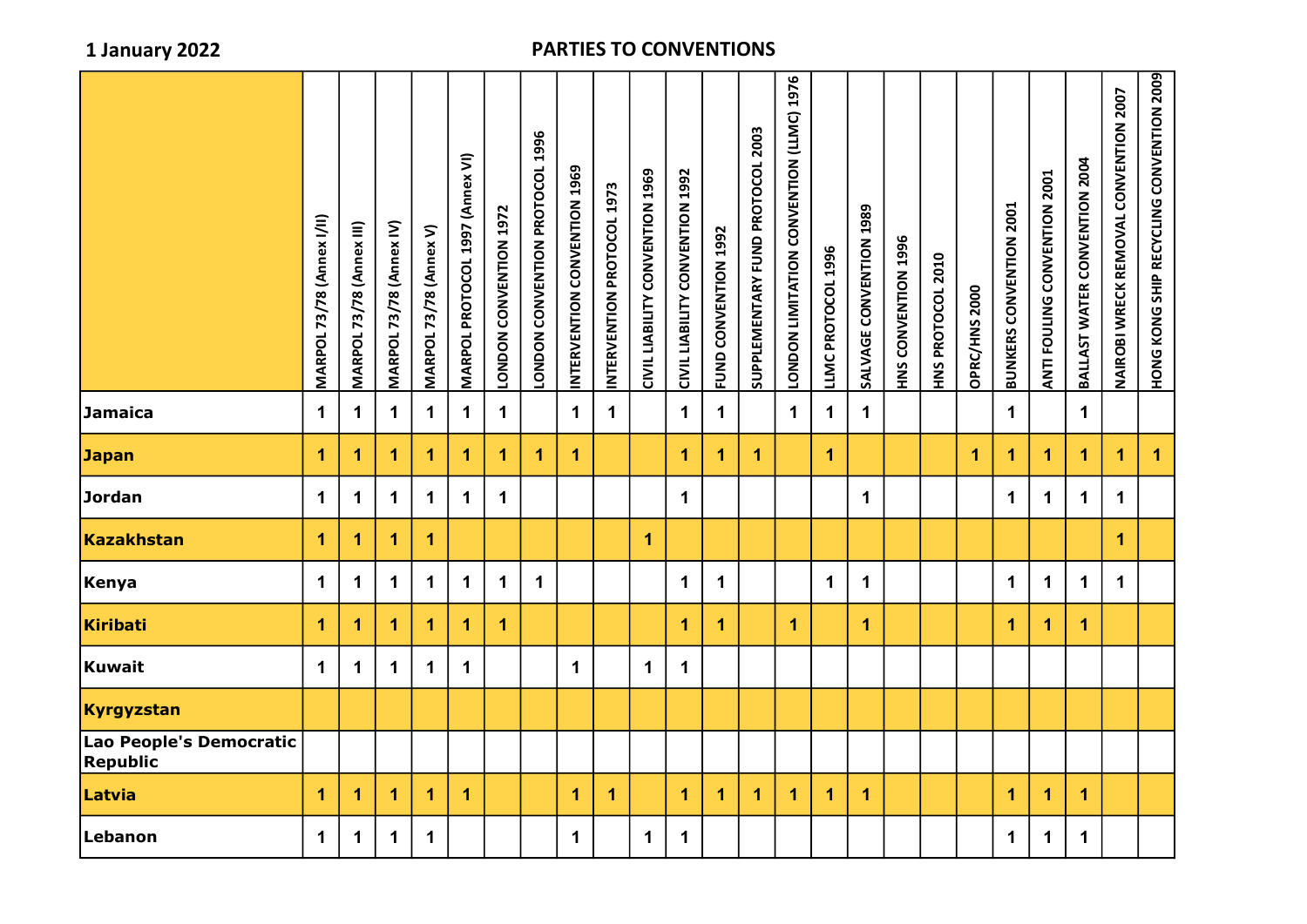|                 | <b>MARPOL 73/78 (Annex I/II)</b> | <b>MARPOL 73/78 (Annex III)</b> | <b>MARPOL 73/78 (Annex IV)</b> | <b>MARPOL 73/78 (Annex V)</b> | MARPOL PROTOCOL 1997 (Annex VI) | LONDON CONVENTION 1972 | LONDON CONVENTION PROTOCOL 1996 | INTERVENTION CONVENTION 1969 | INTERVENTION PROTOCOL 1973 | CIVIL LIABILITY CONVENTION 1969 | CIVIL LIABILITY CONVENTION 1992 | FUND CONVENTION 1992 | SUPPLEMENTARY FUND PROTOCOL 2003 | LONDON LIMITATION CONVENTION (LLMC) 1976 | LLMC PROTOCOL 1996   | SALVAGE CONVENTION 1989 | <b>HNS CONVENTION 1996</b> | HNS PROTOCOL 2010 | OPRC/HNS 2000 | <b>BUNKERS CONVENTION 2001</b> | ANTI FOULING CONVENTION 2001 | BALLAST WATER CONVENTION 2004 | NAIROBI WRECK REMOVAL CONVENTION 2007 | HONG KONG SHIP RECYCLING CONVENTION 2009 |
|-----------------|----------------------------------|---------------------------------|--------------------------------|-------------------------------|---------------------------------|------------------------|---------------------------------|------------------------------|----------------------------|---------------------------------|---------------------------------|----------------------|----------------------------------|------------------------------------------|----------------------|-------------------------|----------------------------|-------------------|---------------|--------------------------------|------------------------------|-------------------------------|---------------------------------------|------------------------------------------|
| Lesotho         |                                  |                                 |                                |                               |                                 |                        |                                 |                              |                            |                                 |                                 |                      |                                  |                                          |                      |                         |                            |                   |               |                                |                              |                               |                                       |                                          |
| Liberia         | $\mathbf 1$                      | $\mathbf 1$                     | $\mathbf 1$                    | $\mathbf 1$                   | $\mathbf 1$                     |                        |                                 | $\mathbf 1$                  | $\mathbf 1$                |                                 | $\mathbf 1$                     | $\mathbf 1$          |                                  | $\mathbf 1$                              | $\mathbf 1$          | $\mathbf 1$             | $\mathbf 1$                |                   | $\mathbf 1$   | $\mathbf 1$                    | $\mathbf 1$                  | $\mathbf 1$                   | $\mathbf{1}$                          |                                          |
| Libya           | $\blacktriangleleft$             | 1                               | 1                              | 1                             |                                 | 1                      |                                 |                              |                            | $\mathbf{1}$                    |                                 |                      |                                  |                                          |                      |                         |                            |                   |               |                                |                              |                               |                                       |                                          |
| Liechtenstein   |                                  |                                 |                                |                               |                                 |                        |                                 |                              |                            |                                 |                                 |                      |                                  |                                          |                      |                         |                            |                   |               |                                |                              |                               |                                       |                                          |
| Lithuania       | $\mathbf{1}$                     | 1                               | 1                              | 1                             | $\mathbf{1}$                    |                        |                                 |                              |                            |                                 | 1                               | 1                    | $\blacktriangleleft$             | $\mathbf{1}$                             | $\blacktriangleleft$ | $\mathbf{1}$            | $\mathbf{1}$               |                   |               | $\mathbf{1}$                   | $\mathbf 1$                  | $\mathbf 1$                   |                                       |                                          |
| Luxembourg      | $\mathbf 1$                      | $\mathbf 1$                     | $\mathbf 1$                    | $\mathbf 1$                   | $\mathbf 1$                     | $\mathbf 1$            | $\blacktriangleleft$            |                              |                            |                                 | $\mathbf 1$                     | $\mathbf 1$          |                                  | $\mathbf 1$                              | $\mathbf 1$          |                         |                            |                   |               | $\mathbf 1$                    | $\mathbf 1$                  |                               |                                       |                                          |
| Madagascar      | $\blacktriangleleft$             | 1                               | 1                              | 1                             | $\blacktriangleleft$            |                        | $\blacktriangleleft$            |                              |                            |                                 | $\blacktriangleleft$            | 1                    |                                  |                                          | $\mathbf{1}$         | $\blacktriangleleft$    |                            |                   | $\mathbf{1}$  | $\mathbf{1}$                   | $\mathbf{1}$                 | $\mathbf{1}$                  | $\blacktriangleleft$                  |                                          |
| Malawi          | $\mathbf 1$                      | $\mathbf 1$                     | $\mathbf 1$                    | $\mathbf 1$                   |                                 |                        |                                 |                              |                            |                                 |                                 |                      |                                  |                                          |                      |                         |                            |                   |               |                                |                              |                               |                                       |                                          |
| <b>Malaysia</b> | $\mathbf{1}$                     | 1                               | 1                              | 1                             | $\blacktriangleleft$            |                        |                                 |                              |                            |                                 | 1                               | 1                    |                                  |                                          | $\mathbf{1}$         |                         |                            |                   | $\mathbf{1}$  | $\blacktriangleleft$           | $\mathbf{1}$                 | $\mathbf{1}$                  | $\mathbf{1}$                          |                                          |
| <b>Maldives</b> | $\mathbf 1$                      |                                 |                                | $\mathbf 1$                   |                                 |                        |                                 |                              |                            | $\mathbf 1$                     | $\mathbf 1$                     | $\mathbf 1$          |                                  |                                          |                      |                         |                            |                   |               |                                |                              | $\mathbf 1$                   |                                       |                                          |
| Mali            |                                  |                                 |                                |                               |                                 |                        |                                 |                              |                            |                                 |                                 |                      |                                  |                                          |                      |                         |                            |                   |               |                                |                              |                               |                                       |                                          |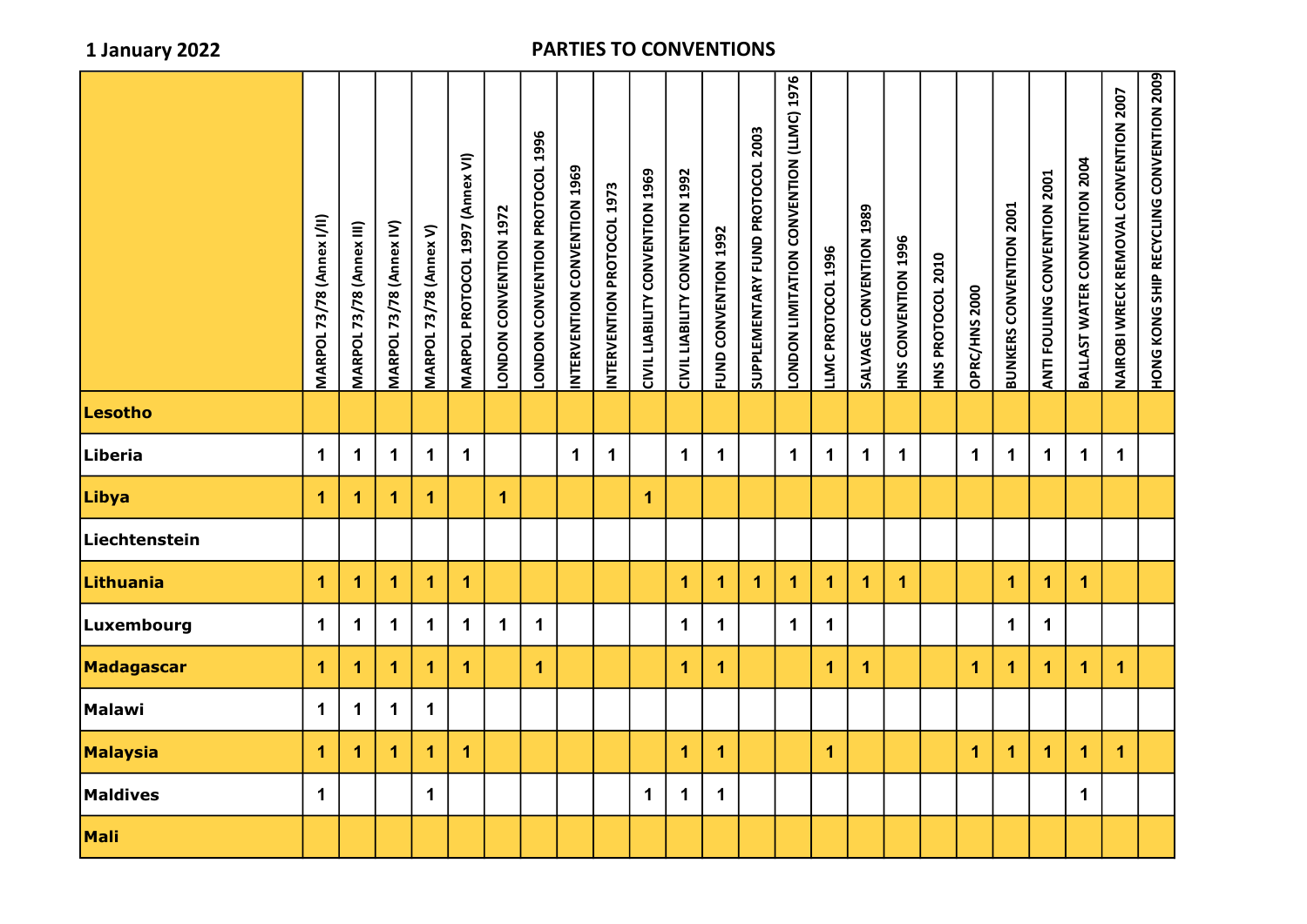|                                        | <b>MARPOL 73/78 (Annex I/II)</b> | MARPOL 73/78 (Annex III) | MARPOL 73/78 (Annex IV) | <b>MARPOL 73/78 (Annex V)</b> | MARPOL PROTOCOL 1997 (Annex VI) | LONDON CONVENTION 1972 | LONDON CONVENTION PROTOCOL 1996 | INTERVENTION CONVENTION 1969 | INTERVENTION PROTOCOL 1973 | CIVILIABILIY CONVENTION 1969 | CIVIL LIABILITY CONVENTION 1992 | FUND CONVENTION 1992 | SUPPLEMENTARY FUND PROTOCOL 2003 | <b>9267 CINTINENSION SOLITINIT NODNOI</b> | LLMC PROTOCOL 1996 | SALVAGE CONVENTION 1989 | HNS CONVENTION 1996 | HNS PROTOCOL 2010 | OPRC/HNS 2000 | <b>BUNKERS CONVENTION 2001</b> | ANTI FOULING CONVENTION 2001 | BALLAST WATER CONVENTION 2004 | NAIROBI WRECK REMOVAL CONVENTION 2007 | <b>HONG KONG SHIP RECYCLING SHIP SOND 2009</b> |
|----------------------------------------|----------------------------------|--------------------------|-------------------------|-------------------------------|---------------------------------|------------------------|---------------------------------|------------------------------|----------------------------|------------------------------|---------------------------------|----------------------|----------------------------------|-------------------------------------------|--------------------|-------------------------|---------------------|-------------------|---------------|--------------------------------|------------------------------|-------------------------------|---------------------------------------|------------------------------------------------|
| <b>Malta</b>                           | $\mathbf 1$                      | 1                        | $\mathbf 1$             | $\mathbf 1$                   | $\mathbf 1$                     | $\mathbf 1$            |                                 |                              |                            |                              | $\mathbf 1$                     | $\mathbf 1$          |                                  |                                           | $\mathbf 1$        |                         |                     |                   | $\mathbf 1$   | $\mathbf 1$                    | $\mathbf 1$                  | $\mathbf 1$                   | $\mathbf 1$                           | $\mathbf 1$                                    |
| <b>Marshall Islands</b>                | 1                                | 1                        | 1                       | $\blacktriangleleft$          | $\overline{1}$                  |                        | $\overline{1}$                  | 1                            | $\blacktriangleleft$       |                              | 1                               | $\mathbf{1}$         |                                  | $\mathbf{1}$                              | 1                  | $\mathbf 1$             |                     |                   |               | $\overline{1}$                 | $\mathbf 1$                  | $\overline{1}$                | $\overline{1}$                        |                                                |
| Mauritania                             | 1                                | 1                        | 1                       | $\mathbf 1$                   |                                 |                        |                                 | $\mathbf 1$                  | $\mathbf 1$                |                              | 1                               | $\mathbf 1$          |                                  |                                           |                    |                         |                     |                   |               |                                |                              |                               |                                       |                                                |
| <b>Mauritius</b>                       | 1                                | $\blacktriangleleft$     | 1                       | $\overline{1}$                | 1                               |                        |                                 | 1                            | 1                          |                              | 1                               | $\blacktriangleleft$ |                                  | $\mathbf{1}$                              |                    | 1                       |                     |                   | 1             | $\overline{1}$                 |                              |                               |                                       |                                                |
| <b>Mexico</b>                          | $\mathbf{1}$                     |                          |                         | $\mathbf 1$                   |                                 | $\mathbf{1}$           | $\mathbf{1}$                    | $\mathbf{1}$                 | $\mathbf 1$                |                              | 1                               | $\mathbf 1$          |                                  | $\mathbf 1$                               |                    | $\mathbf 1$             |                     |                   |               |                                | $\mathbf 1$                  | $\mathbf 1$                   |                                       |                                                |
| <b>Federal States of</b><br>Micronesia |                                  |                          |                         |                               |                                 |                        |                                 |                              |                            |                              |                                 |                      |                                  |                                           |                    |                         |                     |                   |               |                                |                              |                               |                                       |                                                |
| <b>Monaco</b>                          | $\mathbf 1$                      | 1                        | 1                       | $\mathbf 1$                   | $\mathbf 1$                     | $\mathbf 1$            |                                 | $\mathbf{1}$                 | $\mathbf 1$                |                              | 1                               | $\mathbf 1$          |                                  |                                           |                    |                         |                     |                   |               |                                |                              |                               |                                       |                                                |
| Mongolia                               | 1                                | 1                        | 1                       | 1                             | 1                               |                        |                                 |                              |                            | 1                            | 1                               |                      |                                  | 1                                         | 1                  | 1                       |                     |                   |               | $\mathbf{1}$                   | $\mathbf{1}$                 | $\mathbf{1}$                  |                                       |                                                |
| Montenegro                             | $\mathbf 1$                      | 1                        | $\mathbf 1$             | $\mathbf 1$                   | $\mathbf 1$                     | $\mathbf 1$            |                                 | $\mathbf 1$                  | $\mathbf 1$                |                              | $\mathbf 1$                     | $\mathbf 1$          | $\mathbf 1$                      |                                           |                    | $\mathbf 1$             |                     |                   |               | $\mathbf 1$                    | $\mathbf 1$                  | $\mathbf 1$                   |                                       |                                                |
| <b>Morocco</b>                         | 1                                | 1                        | 1                       | 1                             | 1                               | 1                      | 1                               | 1                            | 1                          |                              | 1                               | $\mathbf{1}$         | $\mathbf 1$                      |                                           | $\mathbf 1$        | $\mathbf 1$             | $\mathbf{1}$        |                   |               | $\overline{1}$                 | $\mathbf 1$                  | $\overline{1}$                | $\overline{1}$                        |                                                |
| Mozambique                             | $\mathbf 1$                      | $\mathbf 1$              | $\mathbf 1$             | $\mathbf{1}$                  |                                 |                        |                                 |                              |                            |                              | $\mathbf 1$                     | $\mathbf 1$          |                                  |                                           |                    |                         |                     |                   |               |                                |                              |                               |                                       |                                                |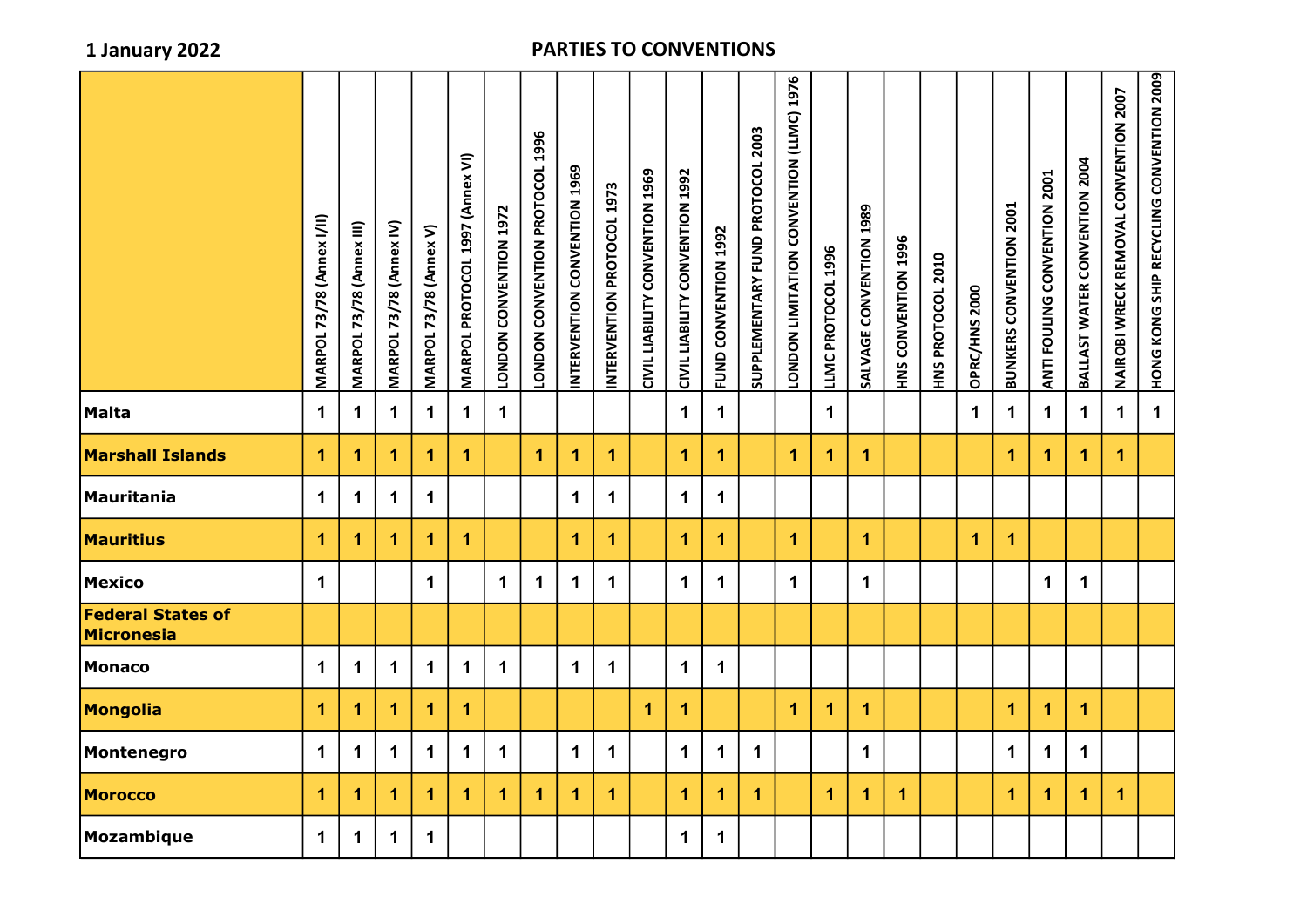|                    | <b>MARPOL 73/78 (Annex I/II)</b> | MARPOL 73/78 (Annex III) | MARPOL 73/78 (Annex IV) | MARPOL 73/78 (Annex V) | MARPOL PROTOCOL 1997 (Annex VI) | LONDON CONVENTION 1972 | LONDON CONVENTION PROTOCOL 1996 | INTERVENTION CONVENTION 1969 | INTERVENTION PROTOCOL 1973 | CIVIL LIABILITY CONVENTION 1969 | CIVIL LIABILITY CONVENTION 1992 | FUND CONVENTION 1992 | SUPPLEMENTARY FUND PROTOCOL 2003 | LONDON LIMITATION CONVENTION (LLMC) 1976 | LLMC PROTOCOL 1996   | SALVAGE CONVENTION 1989 | <b>HNS CONVENTION 1996</b> | HNS PROTOCOL 2010 | OPRC/HNS 2000 | <b>BUNKERS CONVENTION 2001</b> | <b>TOON NOILNINNOU UNIIDOL ILNE</b> | BALLAST WATER CONVENTION 2004 | NAIROBI WRECK REMOVAL CONVENTION 2007 | HONG KONG SHIP RECYCLING CONVENTION 2009 |
|--------------------|----------------------------------|--------------------------|-------------------------|------------------------|---------------------------------|------------------------|---------------------------------|------------------------------|----------------------------|---------------------------------|---------------------------------|----------------------|----------------------------------|------------------------------------------|----------------------|-------------------------|----------------------------|-------------------|---------------|--------------------------------|-------------------------------------|-------------------------------|---------------------------------------|------------------------------------------|
| <b>Myanmar</b>     | $\blacktriangleleft$             | 1                        | 1                       | 1                      |                                 |                        |                                 |                              |                            |                                 | $\mathbf{1}$                    |                      |                                  | $\blacktriangleleft$                     | $\mathbf{1}$         |                         |                            |                   | 1.            | $\mathbf 1$                    |                                     |                               |                                       |                                          |
| Namibia            | $\mathbf 1$                      | 1                        | $\mathbf 1$             | $\mathbf 1$            | $\mathbf 1$                     |                        |                                 | $\mathbf 1$                  | $\mathbf{1}$               |                                 | $\mathbf 1$                     | $\mathbf 1$          |                                  |                                          |                      |                         |                            |                   |               | $\mathbf 1$                    |                                     | $\mathbf 1$                   |                                       |                                          |
| <b>Nauru</b>       |                                  |                          |                         |                        |                                 | 1                      |                                 |                              |                            |                                 | $\mathbf{1}$                    | 1                    |                                  | $\blacktriangleleft$                     | $\blacktriangleleft$ |                         |                            |                   |               | $\mathbf{1}$                   |                                     | $\mathbf{1}$                  | $\mathbf{1}$                          |                                          |
| <b>Nepal</b>       |                                  |                          |                         |                        |                                 |                        |                                 |                              |                            |                                 |                                 |                      |                                  |                                          |                      |                         |                            |                   |               |                                |                                     |                               |                                       |                                          |
| Netherlands        | $\mathbf 1$                      | $\mathbf 1$              | 1                       | $\mathbf{1}$           | 1                               | $\mathbf{1}$           | 1                               | $\blacktriangleleft$         | $\blacktriangleleft$       |                                 | $\mathbf{1}$                    | 1                    | $\blacktriangleleft$             |                                          | $\blacktriangleleft$ | $\blacktriangleleft$    |                            |                   | $\mathbf{1}$  | $\mathbf{1}$                   | $\blacktriangleleft$                | $\mathbf 1$                   | $\mathbf{1}$                          | $\mathbf{1}$                             |
| <b>New Zealand</b> | $\mathbf 1$                      | $\mathbf 1$              |                         | $\mathbf 1$            |                                 | $\mathbf 1$            | $\mathbf 1$                     | $\mathbf 1$                  | $\mathbf{1}$               |                                 | $\mathbf 1$                     | $\mathbf 1$          | $\mathbf 1$                      |                                          | $\mathbf 1$          | $\mathbf 1$             |                            |                   |               | $\mathbf 1$                    |                                     | $\mathbf 1$                   |                                       |                                          |
| Nicaragua          | $\mathbf 1$                      | $\mathbf 1$              | 1                       | 1                      |                                 |                        |                                 | $\overline{1}$               | $\overline{1}$             |                                 | $\overline{1}$                  | $\blacktriangleleft$ |                                  |                                          |                      |                         |                            |                   |               | $\mathbf{1}$                   |                                     |                               |                                       |                                          |
| <b>Niger</b>       |                                  |                          |                         |                        |                                 |                        |                                 |                              |                            |                                 |                                 |                      |                                  |                                          |                      |                         |                            |                   |               |                                |                                     |                               |                                       |                                          |
| <b>Nigeria</b>     | $\blacktriangleleft$             | 1                        | 1                       | 1                      | 1                               | $\mathbf{1}$           | $\blacktriangleleft$            | $\blacktriangleleft$         |                            |                                 | $\mathbf{1}$                    | $\blacktriangleleft$ |                                  | $\blacktriangleleft$                     |                      | $\mathbf{1}$            |                            |                   |               | $\mathbf{1}$                   | 1                                   | $\mathbf{1}$                  | $\mathbf{1}$                          |                                          |
| <b>Niue</b>        | $\mathbf 1$                      | $\mathbf 1$              | $\mathbf 1$             | $\mathbf 1$            | $\mathbf 1$                     |                        |                                 |                              |                            |                                 | $\mathbf 1$                     | $\mathbf 1$          |                                  | $\mathbf 1$                              | $\mathbf 1$          | $\mathbf 1$             |                            |                   |               | $\mathbf 1$                    | $\mathbf 1$                         | $\mathbf 1$                   | $\mathbf 1$                           |                                          |
| <b>Norway</b>      | $\mathbf 1$                      | 1                        | 1                       | 1                      | $\overline{1}$                  | 1                      | $\mathbf{1}$                    | $\blacktriangleleft$         | $\overline{1}$             |                                 | $\blacktriangleleft$            | $\blacktriangleleft$ | $\mathbf{1}$                     |                                          | $\blacktriangleleft$ | $\mathbf 1$             |                            | $\mathbf{1}$      | $\mathbf{1}$  | $\mathbf{1}$                   | $\mathbf{1}$                        | $\overline{\mathbf{1}}$       |                                       | $\blacktriangleleft$                     |
|                    |                                  |                          |                         |                        |                                 |                        |                                 |                              |                            |                                 |                                 |                      |                                  |                                          |                      |                         |                            |                   |               |                                |                                     |                               |                                       |                                          |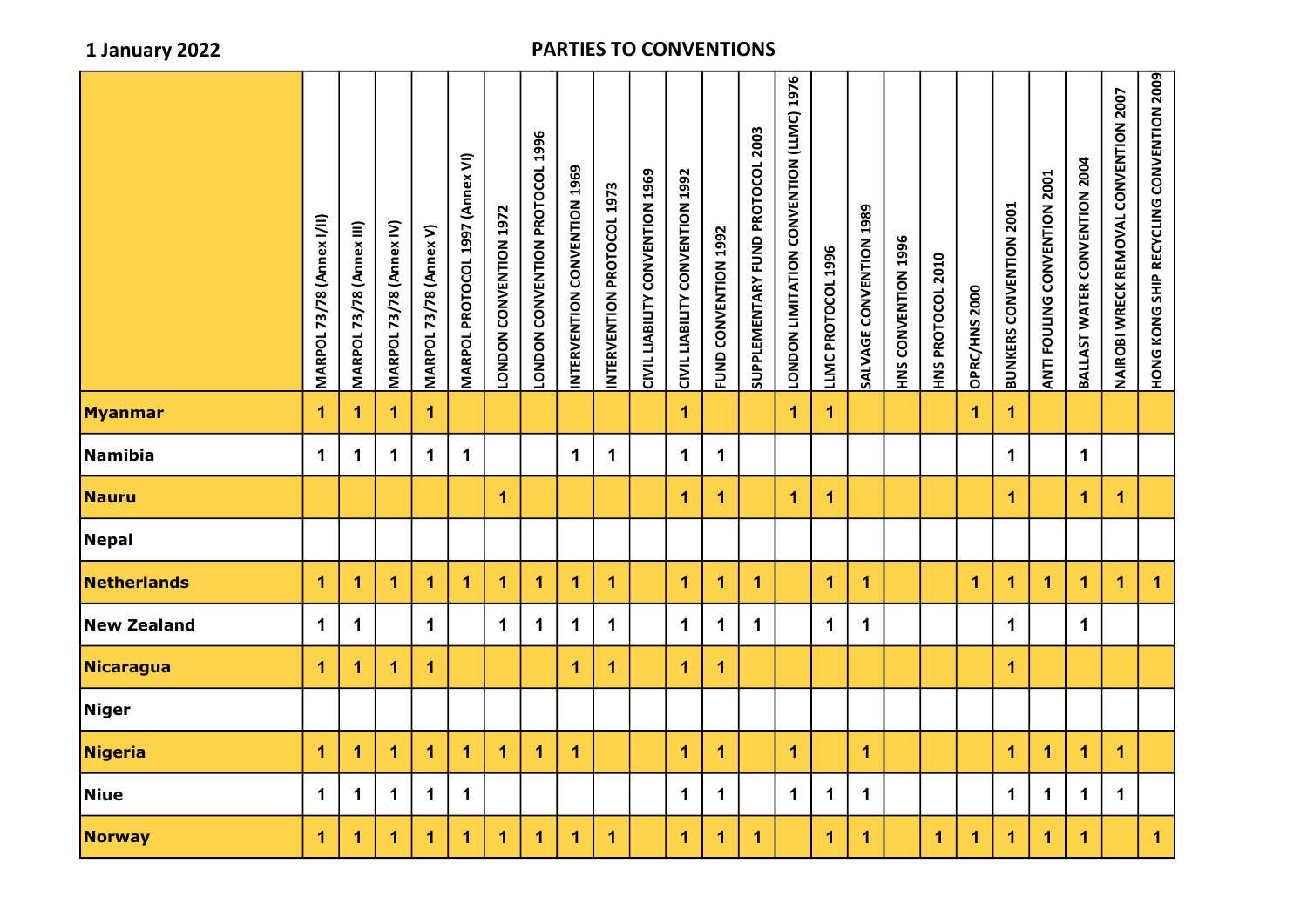|                         | MARPOL 73/78 (Annex I/II) | MARPOL 73/78 (Annex III) | <b>MARPOL 73/78 (Annex IV)</b> | <b>MARPOL 73/78 (Annex V)</b> | MARPOL PROTOCOL 1997 (Annex VI) | LONDON CONVENTION 1972 | LONDON CONVENTION PROTOCOL 1996 | INTERVENTION CONVENTION 1969 | INTERVENTION PROTOCOL 1973 | CIVIL LIABILIY CONVENTION 1969 | CIVIL LIABILITY CONVENTION 1992 | FUND CONVENTION 1992 | SUPPLEMENTARY FUND PROTOCOL 2003 | <b>9267 (UNII) NOILNINNOU NOILALINII NOONOI</b> | LLMC PROTOCOL 1996 | SALVAGE CONVENTION 1989 | HNS CONVENTION 1996 | HNS PROTOCOL 2010 | OPRC/HNS 2000 | <b>BUNKERS CONVENTION 2001</b> | ANTI FOULING CONVENTION 2001 | BALLAST WATER CONVENTION 2004 | NAIROBI WRECK REMOVAL CONVENTION 2007 | HONG KONG SHIP RECYCLING CONVENTION 2009 |
|-------------------------|---------------------------|--------------------------|--------------------------------|-------------------------------|---------------------------------|------------------------|---------------------------------|------------------------------|----------------------------|--------------------------------|---------------------------------|----------------------|----------------------------------|-------------------------------------------------|--------------------|-------------------------|---------------------|-------------------|---------------|--------------------------------|------------------------------|-------------------------------|---------------------------------------|------------------------------------------|
| Oman                    | $\mathbf 1$               | $\mathbf 1$              | $\mathbf 1$                    | $\mathbf 1$                   |                                 | $\mathbf 1$            |                                 | $\mathbf 1$                  | $\mathbf 1$                |                                | $\mathbf 1$                     | $\mathbf 1$          |                                  |                                                 |                    | $\mathbf 1$             |                     |                   |               | $\mathbf 1$                    | $\mathbf 1$                  |                               | $\mathbf 1$                           |                                          |
| <b>Pakistan</b>         | 1                         | 1                        | 1                              | $\mathbf{1}$                  |                                 | $\overline{1}$         |                                 | $\overline{1}$               | $\mathbf{1}$               |                                | $\mathbf{1}$                    |                      |                                  |                                                 |                    |                         |                     |                   |               |                                |                              |                               |                                       |                                          |
| Palau                   | $\mathbf 1$               | 1                        | $\mathbf 1$                    | $\mathbf 1$                   | $\mathbf 1$                     |                        |                                 |                              |                            |                                | $\mathbf 1$                     | $\mathbf 1$          |                                  |                                                 | $\mathbf 1$        | $\mathbf 1$             |                     |                   | $\mathbf 1$   | $\mathbf 1$                    | $\mathbf 1$                  | $\mathbf 1$                   | $\mathbf 1$                           |                                          |
| Panama                  | 1                         | 1                        | 1                              | 1                             | $\overline{1}$                  | $\blacktriangleleft$   |                                 | $\overline{1}$               |                            |                                | 1                               | $\overline{1}$       |                                  |                                                 |                    |                         |                     |                   |               | 1                              | $\overline{1}$               | $\mathbf{1}$                  | $\overline{1}$                        | $\mathbf{1}$                             |
| <b>Papua New Guinea</b> | $\mathbf 1$               | 1                        | $\mathbf 1$                    | $\mathbf 1$                   |                                 | $\mathbf{1}$           |                                 | $\mathbf 1$                  |                            |                                | $\mathbf 1$                     | $\mathbf 1$          |                                  |                                                 |                    |                         |                     |                   |               |                                |                              |                               |                                       |                                          |
| Paraguay                |                           |                          |                                |                               |                                 |                        |                                 |                              |                            |                                |                                 |                      |                                  |                                                 |                    |                         |                     |                   |               |                                |                              |                               |                                       |                                          |
| Peru                    | $\mathbf 1$               | $\mathbf 1$              | $\mathbf 1$                    | $\mathbf 1$                   | $\mathbf 1$                     | $\mathbf 1$            | $\mathbf 1$                     |                              |                            | $\mathbf 1$                    | $\mathbf 1$                     |                      |                                  |                                                 |                    |                         |                     |                   |               |                                | $\mathbf 1$                  | $\mathbf 1$                   |                                       |                                          |
| Philippines             | $\mathbf{1}$              | 1                        | 1                              | $\blacktriangleleft$          | $\blacktriangleleft$            | 1                      | $\overline{1}$                  |                              |                            |                                | 1                               | $\blacktriangleleft$ |                                  |                                                 |                    |                         |                     |                   |               |                                | $\mathbf{1}$                 | $\overline{1}$                |                                       |                                          |
| Poland                  | $\mathbf 1$               | $\mathbf 1$              | $\mathbf 1$                    | $\mathbf 1$                   | $\mathbf 1$                     | $\mathbf 1$            |                                 | $\mathbf 1$                  | $\mathbf 1$                |                                | $\mathbf 1$                     | $\mathbf 1$          | $\mathbf 1$                      | $\mathbf 1$                                     | $\mathbf 1$        | $\mathbf{1}$            |                     |                   | $\mathbf 1$   | $\mathbf 1$                    | $\mathbf 1$                  | $\mathbf 1$                   |                                       |                                          |
| Portugal                | 1                         | 1                        | 1                              | 1                             | 1                               | 1                      |                                 | 1                            | 1                          |                                | $\blacktriangleleft$            | 1                    | $\blacktriangleleft$             |                                                 | $\mathbf{1}$       |                         |                     |                   | 1.            | $\mathbf{1}$                   | $\overline{1}$               | $\blacktriangleleft$          | $\mathbf{1}$                          |                                          |
| Qatar                   | $\mathbf 1$               | 1                        | $\mathbf 1$                    | $\mathbf 1$                   |                                 |                        |                                 | $\mathbf{1}$                 |                            |                                | $\mathbf 1$                     | $\mathbf{1}$         |                                  |                                                 |                    |                         |                     |                   |               |                                |                              | $\mathbf 1$                   |                                       |                                          |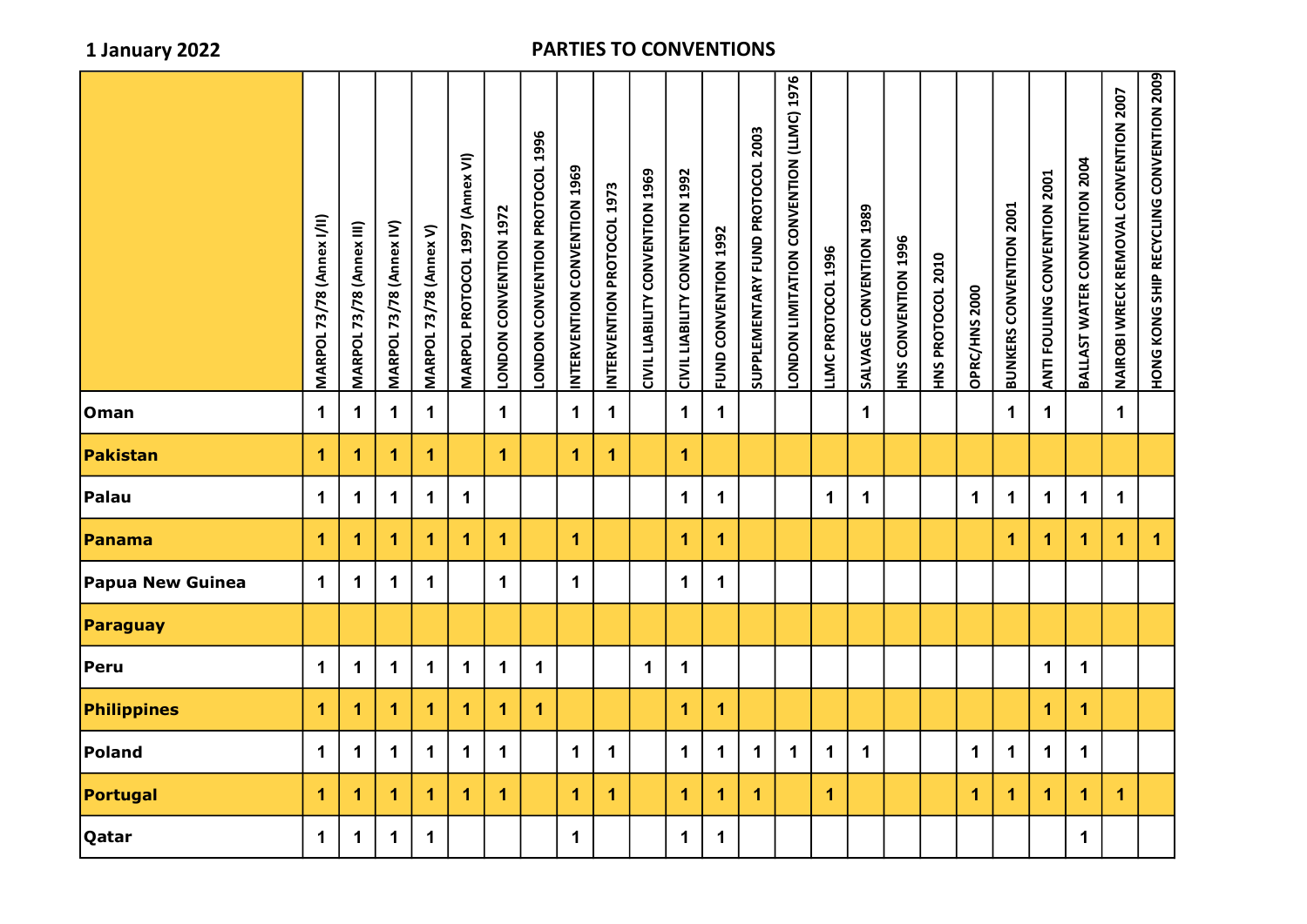| LONDON CONVENTION PROTOCOL 1996<br>INTERVENTION CONVENTION 1969<br>INTERVENTION PROTOCOL 1973<br><b>BUNKERS CONVENTION 2001</b><br><b>SALVAGE CONVENTION 1308</b><br>LONDON CONVENTION 1972<br><b>MARPOL 73/78 (Annex I/II)</b><br><b>MARPOL 73/78 (Annex IV)</b><br><b>MARPOL 73/78 (Annex III)</b><br>MARPOL 73/78 (Annex V)<br>FUND CONVENTION 1992<br>HNS CONVENTION 1996<br>LLMC PROTOCOL 1996<br>HNS PROTOCOL 2010<br>OPRC/HNS 2000<br>$\mathbf{1}$<br>$\overline{1}$<br>$\overline{1}$<br>$\overline{1}$<br>$\blacktriangleleft$<br>$\overline{1}$<br>$\blacktriangleleft$<br>1<br>1<br>1<br>$\mathbf{1}$<br>1<br>1.<br>1.<br>$\mathbf 1$<br>$\mathbf 1$<br>$\mathbf 1$<br>$\mathbf 1$<br>1<br>$\mathbf 1$<br>1<br>$\mathbf{1}$<br>$\mathbf{1}$<br>$\blacktriangleleft$<br>$\mathbf{1}$<br>$\mathbf 1$<br>1<br>1<br>1<br>1<br>1<br>$\mathbf 1$<br>$\mathbf 1$<br>$\mathbf 1$<br>$\mathbf 1$<br>$\mathbf 1$<br>$\mathbf 1$<br>$\mathbf 1$<br>$\mathbf 1$<br>$\mathbf 1$<br>$\blacktriangleleft$<br>$\mathbf 1$<br>$\mathbf 1$<br>$\mathbf 1$<br>1<br>1<br>$\mathbf 1$<br>$\mathbf 1$<br>$\mathbf{1}$<br>$\mathbf 1$<br>$\mathbf 1$<br>$\mathbf 1$<br>$\mathbf 1$<br>$\mathbf 1$<br>$\mathbf 1$<br>$\mathbf 1$<br>$\mathbf 1$<br>$\mathbf 1$<br>$\mathbf 1$<br>$\mathbf 1$<br>$\mathbf 1$<br>$\mathbf 1$<br>1<br>$\mathbf 1$<br>1<br>1<br>$\blacktriangleleft$<br>-1<br>1<br>1<br>1<br>$\blacktriangleleft$<br>$\blacktriangleleft$<br>$\mathbf{1}$<br>$\mathbf{1}$<br>$\blacktriangleleft$<br>1<br>1<br>1<br>$\mathbf 1$<br>$\mathbf{1}$<br>$\mathbf 1$<br>$\mathbf 1$<br>$\mathbf 1$<br>$\mathbf 1$<br>$\mathbf 1$<br>$\mathbf 1$<br>$\mathbf 1$<br>$\mathbf 1$<br>$\mathbf 1$<br>$\mathbf 1$<br>$\mathbf 1$<br>$\mathbf 1$<br>1<br>$\blacktriangleleft$<br>$\blacktriangleleft$<br>$\mathbf{1}$<br>$\mathbf{1}$<br>1<br>1<br>$\mathbf{1}$<br>1<br>1<br>$\mathbf 1$<br>$\mathbf 1$<br>$\mathbf 1$<br>$\mathbf 1$<br>$\mathbf 1$<br>$\mathbf 1$<br>$\mathbf 1$<br>$\mathbf 1$<br>$\mathbf 1$<br>$\mathbf 1$<br>$\mathbf 1$<br>$\mathbf 1$<br>$\blacktriangleleft$<br>$\overline{1}$<br>1<br>1. |                                |  |  |                                 |  |  |                                 |                          |                                  |                                                 |  |  |  |                                     |                               |                                       |                                          |
|------------------------------------------------------------------------------------------------------------------------------------------------------------------------------------------------------------------------------------------------------------------------------------------------------------------------------------------------------------------------------------------------------------------------------------------------------------------------------------------------------------------------------------------------------------------------------------------------------------------------------------------------------------------------------------------------------------------------------------------------------------------------------------------------------------------------------------------------------------------------------------------------------------------------------------------------------------------------------------------------------------------------------------------------------------------------------------------------------------------------------------------------------------------------------------------------------------------------------------------------------------------------------------------------------------------------------------------------------------------------------------------------------------------------------------------------------------------------------------------------------------------------------------------------------------------------------------------------------------------------------------------------------------------------------------------------------------------------------------------------------------------------------------------------------------------------------------------------------------------------------------------------------------------------------------------------------------------------------------------------------------------------------------------------------------------------------------------------------|--------------------------------|--|--|---------------------------------|--|--|---------------------------------|--------------------------|----------------------------------|-------------------------------------------------|--|--|--|-------------------------------------|-------------------------------|---------------------------------------|------------------------------------------|
|                                                                                                                                                                                                                                                                                                                                                                                                                                                                                                                                                                                                                                                                                                                                                                                                                                                                                                                                                                                                                                                                                                                                                                                                                                                                                                                                                                                                                                                                                                                                                                                                                                                                                                                                                                                                                                                                                                                                                                                                                                                                                                      |                                |  |  | MARPOL PROTOCOL 1997 (Annex VI) |  |  | CIVIL LIABILITY CONVENTION 1969 | NOCINANACO ALITERIT INCI | SUPPLEMENTARY FUND PROTOCOL 2003 | <b>LONDON LIMITATION CONVENTION (LLMC) 1976</b> |  |  |  | <b>TOON NOILNINNOU UNIIDOL ILNA</b> | BALLAST WATER CONVENTION 2004 | NAIROBI WRECK REMOVAL CONVENTION 2007 | HONG KONG SHIP RECYCLING CONVENTION 2009 |
|                                                                                                                                                                                                                                                                                                                                                                                                                                                                                                                                                                                                                                                                                                                                                                                                                                                                                                                                                                                                                                                                                                                                                                                                                                                                                                                                                                                                                                                                                                                                                                                                                                                                                                                                                                                                                                                                                                                                                                                                                                                                                                      | <b>Republic of Korea</b>       |  |  |                                 |  |  |                                 |                          |                                  |                                                 |  |  |  |                                     |                               |                                       |                                          |
|                                                                                                                                                                                                                                                                                                                                                                                                                                                                                                                                                                                                                                                                                                                                                                                                                                                                                                                                                                                                                                                                                                                                                                                                                                                                                                                                                                                                                                                                                                                                                                                                                                                                                                                                                                                                                                                                                                                                                                                                                                                                                                      | <b>Republic of Moldova</b>     |  |  |                                 |  |  |                                 |                          |                                  |                                                 |  |  |  |                                     |                               |                                       |                                          |
|                                                                                                                                                                                                                                                                                                                                                                                                                                                                                                                                                                                                                                                                                                                                                                                                                                                                                                                                                                                                                                                                                                                                                                                                                                                                                                                                                                                                                                                                                                                                                                                                                                                                                                                                                                                                                                                                                                                                                                                                                                                                                                      | Romania                        |  |  |                                 |  |  |                                 |                          |                                  |                                                 |  |  |  |                                     |                               |                                       |                                          |
|                                                                                                                                                                                                                                                                                                                                                                                                                                                                                                                                                                                                                                                                                                                                                                                                                                                                                                                                                                                                                                                                                                                                                                                                                                                                                                                                                                                                                                                                                                                                                                                                                                                                                                                                                                                                                                                                                                                                                                                                                                                                                                      | <b>Russian Federation</b>      |  |  |                                 |  |  |                                 |                          |                                  |                                                 |  |  |  |                                     |                               |                                       |                                          |
|                                                                                                                                                                                                                                                                                                                                                                                                                                                                                                                                                                                                                                                                                                                                                                                                                                                                                                                                                                                                                                                                                                                                                                                                                                                                                                                                                                                                                                                                                                                                                                                                                                                                                                                                                                                                                                                                                                                                                                                                                                                                                                      | <b>Rwanda</b>                  |  |  |                                 |  |  |                                 |                          |                                  |                                                 |  |  |  |                                     |                               |                                       |                                          |
|                                                                                                                                                                                                                                                                                                                                                                                                                                                                                                                                                                                                                                                                                                                                                                                                                                                                                                                                                                                                                                                                                                                                                                                                                                                                                                                                                                                                                                                                                                                                                                                                                                                                                                                                                                                                                                                                                                                                                                                                                                                                                                      | <b>Saint Kitts and Nevis</b>   |  |  |                                 |  |  |                                 |                          |                                  |                                                 |  |  |  |                                     |                               |                                       |                                          |
|                                                                                                                                                                                                                                                                                                                                                                                                                                                                                                                                                                                                                                                                                                                                                                                                                                                                                                                                                                                                                                                                                                                                                                                                                                                                                                                                                                                                                                                                                                                                                                                                                                                                                                                                                                                                                                                                                                                                                                                                                                                                                                      | <b>Saint Lucia</b>             |  |  |                                 |  |  |                                 |                          |                                  |                                                 |  |  |  |                                     |                               |                                       |                                          |
|                                                                                                                                                                                                                                                                                                                                                                                                                                                                                                                                                                                                                                                                                                                                                                                                                                                                                                                                                                                                                                                                                                                                                                                                                                                                                                                                                                                                                                                                                                                                                                                                                                                                                                                                                                                                                                                                                                                                                                                                                                                                                                      | St. Vincent &<br>Grenadines    |  |  |                                 |  |  |                                 |                          |                                  |                                                 |  |  |  |                                     |                               |                                       |                                          |
|                                                                                                                                                                                                                                                                                                                                                                                                                                                                                                                                                                                                                                                                                                                                                                                                                                                                                                                                                                                                                                                                                                                                                                                                                                                                                                                                                                                                                                                                                                                                                                                                                                                                                                                                                                                                                                                                                                                                                                                                                                                                                                      | <b>Samoa</b>                   |  |  |                                 |  |  |                                 |                          |                                  |                                                 |  |  |  |                                     |                               |                                       |                                          |
|                                                                                                                                                                                                                                                                                                                                                                                                                                                                                                                                                                                                                                                                                                                                                                                                                                                                                                                                                                                                                                                                                                                                                                                                                                                                                                                                                                                                                                                                                                                                                                                                                                                                                                                                                                                                                                                                                                                                                                                                                                                                                                      | San Marino                     |  |  |                                 |  |  |                                 |                          |                                  |                                                 |  |  |  |                                     |                               |                                       |                                          |
|                                                                                                                                                                                                                                                                                                                                                                                                                                                                                                                                                                                                                                                                                                                                                                                                                                                                                                                                                                                                                                                                                                                                                                                                                                                                                                                                                                                                                                                                                                                                                                                                                                                                                                                                                                                                                                                                                                                                                                                                                                                                                                      | <b>Sao Tome &amp; Principe</b> |  |  |                                 |  |  |                                 |                          |                                  |                                                 |  |  |  |                                     |                               |                                       |                                          |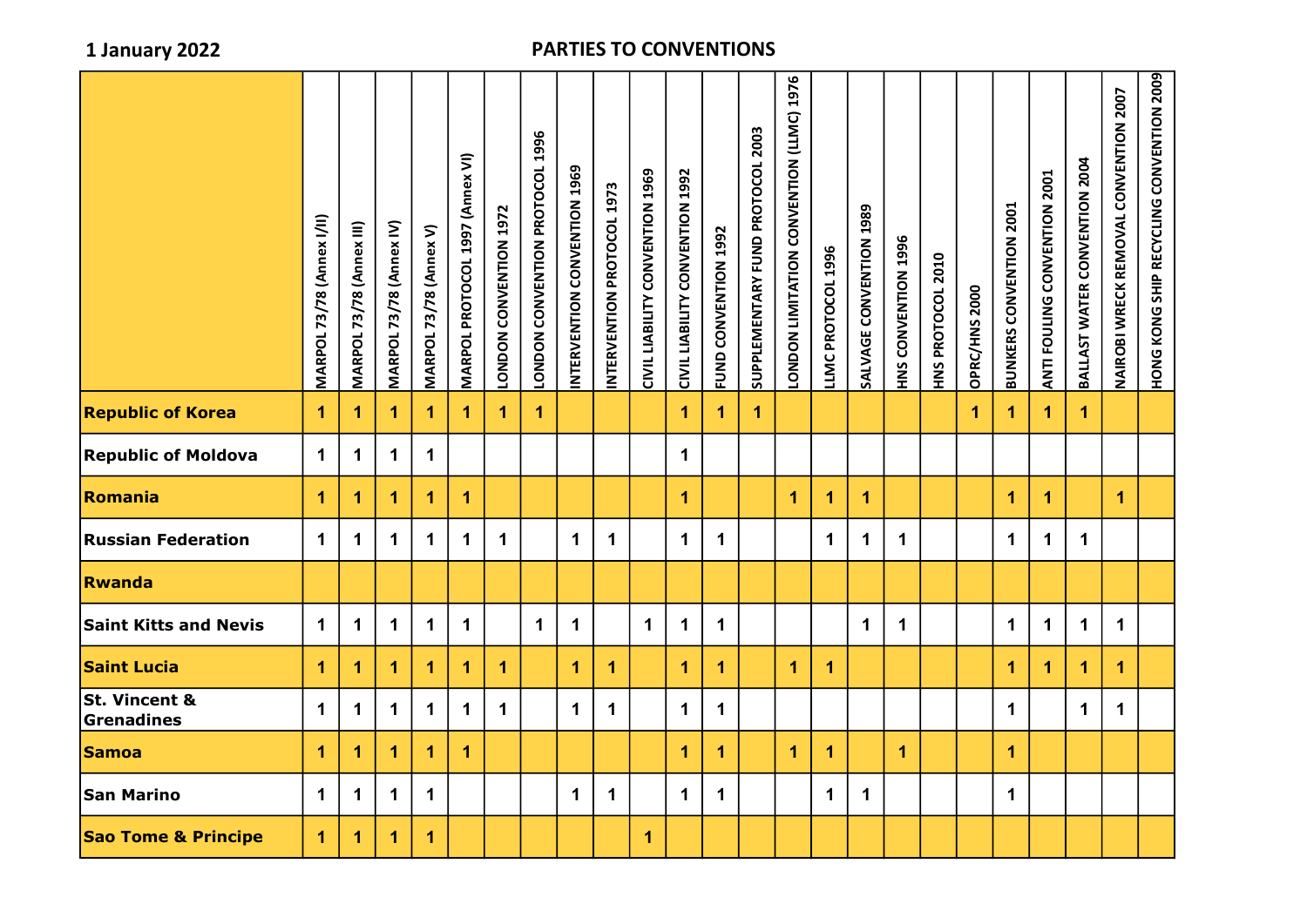|                        | <b>MARPOL 73/78 (Annex I/II)</b> | <b>MARPOL 73/78 (Annex III)</b> | MARPOL 73/78 (Annex IV) | <b>MARPOL 73/78 (Annex V)</b> | MARPOL PROTOCOL 1997 (Annex VI) | LONDON CONVENTION 1972 | LONDON CONVENTION PROTOCOL 1996 | INTERVENTION CONVENTION 1969 | INTERVENTION PROTOCOL 1973 | CIVIL LIABILITY CONVENTION 1969 | CIVIL LIABILITY CONVENTION 1992 | FUND CONVENTION 1992 | SUPPLEMENTARY FUND PROTOCOL 2003 | <b>DODOO CONVENTATION CONSTRUST DISPOSE</b> | LLMC PROTOCOL 1996 | SALVAGE CONVENTION 1989 | HNS CONVENTION 1996 | HNS PROTOCOL 2010 | OPRC/HNS 2000        | <b>BUNKERS CONVENTION 2001</b> | ANTI FOULING CONVENTION 2001 | BALLAST WATER CONVENTION 2004 | NAIROBI WRECK REMOVAL CONVENTION 2007 | HONG KONG SHIP RECYCLING SHIP SATION 2009 |
|------------------------|----------------------------------|---------------------------------|-------------------------|-------------------------------|---------------------------------|------------------------|---------------------------------|------------------------------|----------------------------|---------------------------------|---------------------------------|----------------------|----------------------------------|---------------------------------------------|--------------------|-------------------------|---------------------|-------------------|----------------------|--------------------------------|------------------------------|-------------------------------|---------------------------------------|-------------------------------------------|
| Saudi Arabia           | $\mathbf 1$                      | $\mathbf 1$                     | $\mathbf 1$             | $\mathbf 1$                   | $\mathbf{1}$                    |                        | $\mathbf{1}$                    |                              |                            | $\mathbf 1$                     | $\mathbf 1$                     |                      |                                  | $\mathbf 1$                                 | $\mathbf 1$        | $\mathbf 1$             |                     |                   |                      | $\mathbf 1$                    | $\mathbf 1$                  | $\mathbf 1$                   | $\mathbf 1$                           |                                           |
| Senegal                | 1                                | 1                               | 1                       | $\blacktriangleleft$          |                                 |                        |                                 | $\overline{1}$               |                            | $\overline{1}$                  | 1                               | $\mathbf{1}$         |                                  |                                             |                    |                         |                     |                   |                      |                                |                              |                               |                                       |                                           |
| <b>Serbia</b>          | $\mathbf 1$                      | $\mathbf 1$                     | $\mathbf 1$             | $\mathbf 1$                   | $\blacktriangleleft$            | $\mathbf{1}$           |                                 | $\mathbf{1}$                 | $\mathbf 1$                |                                 | $\mathbf{1}$                    | $\mathbf 1$          |                                  | $\mathbf 1$                                 | $\mathbf 1$        |                         |                     |                   |                      | $\mathbf 1$                    | $\mathbf 1$                  | $\mathbf 1$                   |                                       | $\mathbf 1$                               |
| <b>Seychelles</b>      | 1                                | $\blacktriangleleft$            | 1                       | $\blacktriangleleft$          | 1                               | $\overline{1}$         |                                 |                              |                            |                                 | 1                               | $\mathbf{1}$         |                                  |                                             |                    |                         |                     |                   |                      | $\overline{1}$                 |                              | $\overline{1}$                |                                       |                                           |
| Sierra Leone           | $\mathbf 1$                      | $\mathbf 1$                     | $\mathbf 1$             | $\mathbf 1$                   | $\mathbf 1$                     | $\mathbf 1$            | $\mathbf 1$                     |                              |                            |                                 | $\mathbf 1$                     | $\mathbf 1$          |                                  | $\mathbf 1$                                 | $\mathbf 1$        | $\mathbf 1$             | $\mathbf 1$         |                   |                      | $\mathbf 1$                    | $\mathbf 1$                  | $\mathbf 1$                   | $\mathbf 1$                           |                                           |
| <b>Singapore</b>       | 1                                | 1                               | 1                       | $\blacktriangleleft$          | $\blacktriangleleft$            |                        |                                 |                              |                            |                                 | 1                               | $\mathbf{1}$         |                                  |                                             | $\mathbf 1$        | 1                       |                     |                   | $\blacktriangleleft$ | $\mathbf{1}$                   | $\blacktriangleleft$         | $\blacktriangleleft$          | $\mathbf 1$                           |                                           |
| Slovakia               | $\mathbf 1$                      | $\mathbf 1$                     | $\mathbf 1$             | $\mathbf 1$                   | $\mathbf 1$                     |                        |                                 |                              |                            |                                 | $\mathbf 1$                     | $\mathbf 1$          | $\mathbf 1$                      |                                             |                    |                         |                     |                   |                      | $\mathbf 1$                    |                              |                               |                                       |                                           |
| Slovenia               | 1                                | $\blacktriangleleft$            | 1                       | $\blacktriangleleft$          | 1                               | $\blacktriangleleft$   | $\blacktriangleleft$            | 1                            | $\blacktriangleleft$       |                                 | $\blacktriangleleft$            | $\mathbf{1}$         | $\blacktriangleleft$             |                                             | $\mathbf 1$        | 1                       | $\mathbf{1}$        |                   | $\blacktriangleleft$ | $\mathbf{1}$                   | $\blacktriangleleft$         |                               |                                       |                                           |
| <b>Solomon Islands</b> | $\mathbf 1$                      | $\mathbf 1$                     | $\mathbf 1$             | $\mathbf 1$                   |                                 | $\mathbf 1$            |                                 |                              |                            |                                 | $\mathbf 1$                     |                      |                                  |                                             |                    |                         |                     |                   |                      | $\mathbf 1$                    |                              |                               |                                       |                                           |
| Somalia                | 1                                |                                 |                         |                               |                                 |                        |                                 |                              |                            |                                 |                                 |                      |                                  |                                             |                    |                         |                     |                   |                      |                                |                              |                               |                                       |                                           |
| <b>South Africa</b>    | $\mathbf 1$                      | $\mathbf 1$                     | $\mathbf 1$             | $\mathbf 1$                   | $\mathbf{1}$                    | $\mathbf{1}$           | $\mathbf{1}$                    | $\mathbf 1$                  | $\mathbf 1$                |                                 | $\mathbf 1$                     | $\mathbf 1$          |                                  |                                             |                    |                         |                     | $\mathbf 1$       |                      |                                | $\mathbf 1$                  | $\mathbf 1$                   | $\mathbf 1$                           |                                           |
|                        |                                  |                                 |                         |                               |                                 |                        |                                 |                              |                            |                                 |                                 |                      |                                  |                                             |                    |                         |                     |                   |                      |                                |                              |                               |                                       |                                           |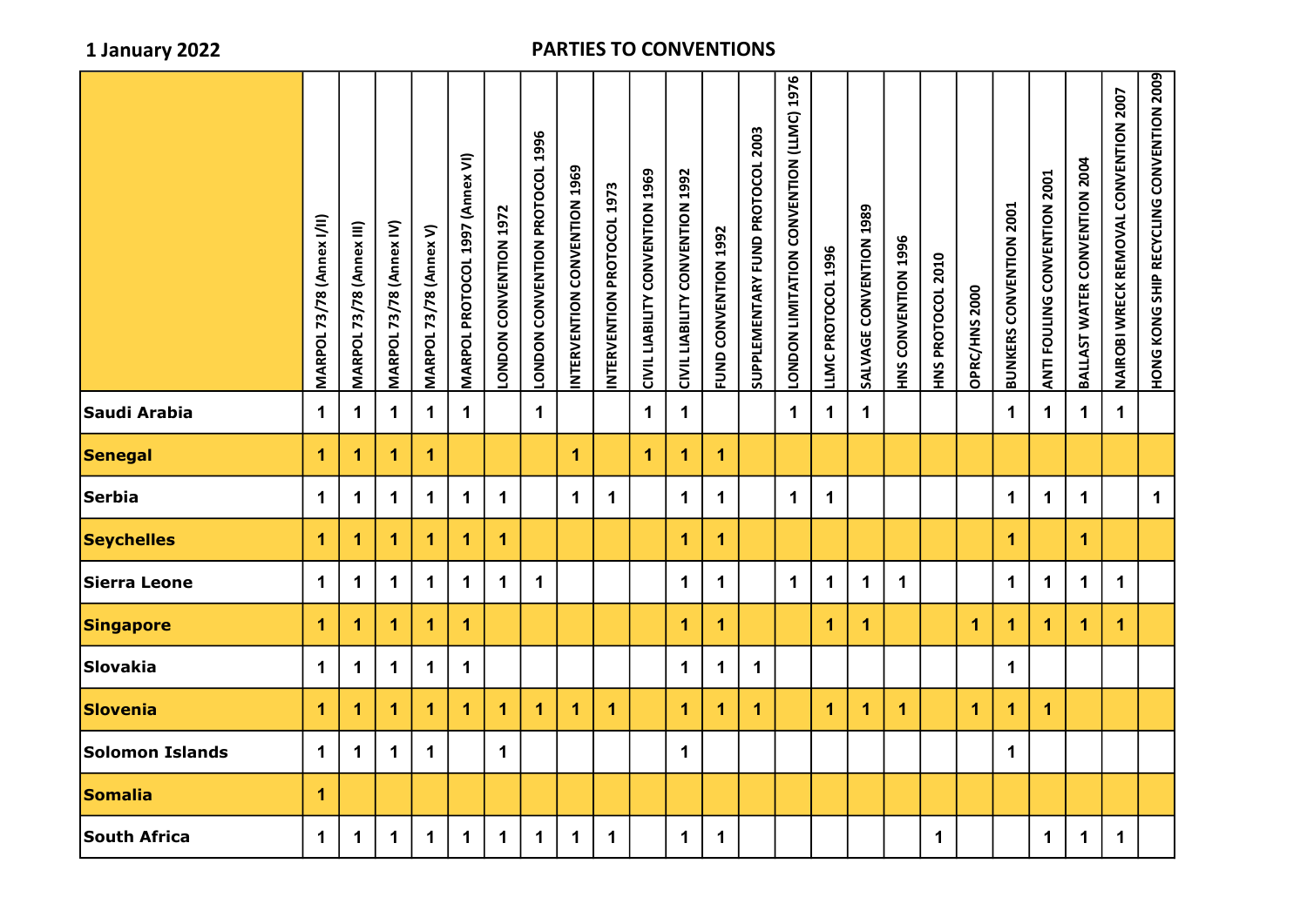|                             | <b>MARPOL 73/78 (Annex I/II)</b> | <b>MARPOL 73/78 (Annex III)</b> | MARPOL 73/78 (Annex IV) | <b>MARPOL 73/78 (Annex V)</b> | MARPOL PROTOCOL 1997 (Annex VI) | LONDON CONVENTION 1972 | LONDON CONVENTION PROTOCOL 1996 | INTERVENTION CONVENTION 1969 | INTERVENTION PROTOCOL 1973 | CIVIL LIABILITY CONVENTION 1969 | CIVIL LIABILITY CONVENTION 1992 | FUND CONVENTION 1992 | SUPPLEMENTARY FUND PROTOCOL 2003 | <b>UDDON LIMITATION CONVENTION (LLMC) 1976</b> | LLMC PROTOCOL 1996   | SALVAGE CONVENTION 13 | HNS CONVENTION 1996 | HNS PROTOCOL 2010 | OPRC/HNS 2000 | <b>BUNKERS CONVENTION 2001</b> | <b>TOON ZOLINATI FOUTLOU LEASE</b> | BALLAST WATER CONVENTION 2004 | NAIROBI WRECK REMOVAL CONVENTION 2007 | HONG KONG SHIP RECYCLING CONVENTION 2009 |
|-----------------------------|----------------------------------|---------------------------------|-------------------------|-------------------------------|---------------------------------|------------------------|---------------------------------|------------------------------|----------------------------|---------------------------------|---------------------------------|----------------------|----------------------------------|------------------------------------------------|----------------------|-----------------------|---------------------|-------------------|---------------|--------------------------------|------------------------------------|-------------------------------|---------------------------------------|------------------------------------------|
| <b>South Sudan</b>          |                                  |                                 |                         |                               |                                 |                        |                                 |                              |                            |                                 |                                 |                      |                                  |                                                |                      |                       |                     |                   |               |                                |                                    |                               |                                       |                                          |
| <b>Spain</b>                | $\mathbf 1$                      | 1                               | $\mathbf 1$             | $\mathbf 1$                   | $\mathbf 1$                     | $\mathbf 1$            | $\mathbf 1$                     | $\mathbf 1$                  | $\mathbf 1$                |                                 | $\mathbf 1$                     | $\mathbf 1$          | $\mathbf 1$                      |                                                | $\mathbf 1$          | $\mathbf 1$           |                     |                   | $\mathbf 1$   | $\mathbf 1$                    | $\mathbf 1$                        | $\mathbf 1$                   |                                       |                                          |
| <b>Sri Lanka</b>            | $\mathbf 1$                      | 1.                              | 1                       | 1                             |                                 |                        |                                 | 1                            |                            |                                 | $\mathbf{1}$                    | 1                    |                                  |                                                |                      |                       |                     |                   |               |                                |                                    |                               |                                       |                                          |
| Sudan                       | $\mathbf 1$                      | $\mathbf 1$                     | $\mathbf 1$             | $\mathbf 1$                   |                                 |                        |                                 |                              |                            |                                 |                                 |                      |                                  |                                                |                      |                       |                     |                   |               |                                |                                    |                               |                                       |                                          |
| <b>Suriname</b>             | $\overline{1}$                   | 1.                              | 1.                      | 1                             |                                 | 1                      | $\overline{1}$                  | $\overline{1}$               |                            |                                 |                                 |                      |                                  |                                                |                      |                       |                     |                   |               |                                |                                    |                               |                                       |                                          |
| <b>Swaziland</b>            |                                  |                                 |                         |                               |                                 |                        |                                 |                              |                            |                                 |                                 |                      |                                  |                                                |                      |                       |                     |                   |               |                                |                                    |                               |                                       |                                          |
| <b>Sweden</b>               | $\mathbf 1$                      | 1.                              | 1                       | 1                             | 1                               | 1                      | $\blacktriangleleft$            | 1                            | 1                          |                                 | $\mathbf{1}$                    | 1                    | 1                                |                                                | $\blacktriangleleft$ | $\mathbf 1$           |                     |                   | 1.            | $\blacktriangleleft$           | 1                                  | $\mathbf 1$                   | 1                                     |                                          |
| Switzerland                 | $\mathbf 1$                      | $\mathbf 1$                     | $\mathbf 1$             | $\mathbf 1$                   | $\mathbf 1$                     | $\mathbf 1$            | $\mathbf 1$                     | $\mathbf 1$                  | $\mathbf 1$                |                                 | $\mathbf 1$                     | $\mathbf 1$          |                                  | $\mathbf 1$                                    |                      | $\mathbf 1$           |                     |                   |               | $\mathbf 1$                    | $\mathbf 1$                        | $\mathbf 1$                   | $\mathbf 1$                           |                                          |
| <b>Syrian Arab Republic</b> | $\blacktriangleleft$             | 1.                              | 1                       | 1                             | 1                               | 1                      |                                 | $\blacktriangleleft$         |                            | 1                               | 1                               | $\blacktriangleleft$ |                                  | $\blacktriangleleft$                           | 1                    | $\blacktriangleleft$  | 1                   |                   | 1.            | 1                              | 1                                  | $\overline{1}$                |                                       |                                          |
| Tajikistan                  |                                  |                                 |                         |                               |                                 |                        |                                 |                              |                            |                                 |                                 |                      |                                  |                                                |                      |                       |                     |                   |               |                                |                                    |                               |                                       |                                          |
| <b>Thailand</b>             | 1                                |                                 |                         |                               |                                 |                        |                                 |                              |                            |                                 | $\mathbf{1}$                    | 1                    |                                  |                                                |                      | $\blacktriangleleft$  |                     |                   |               |                                |                                    |                               |                                       |                                          |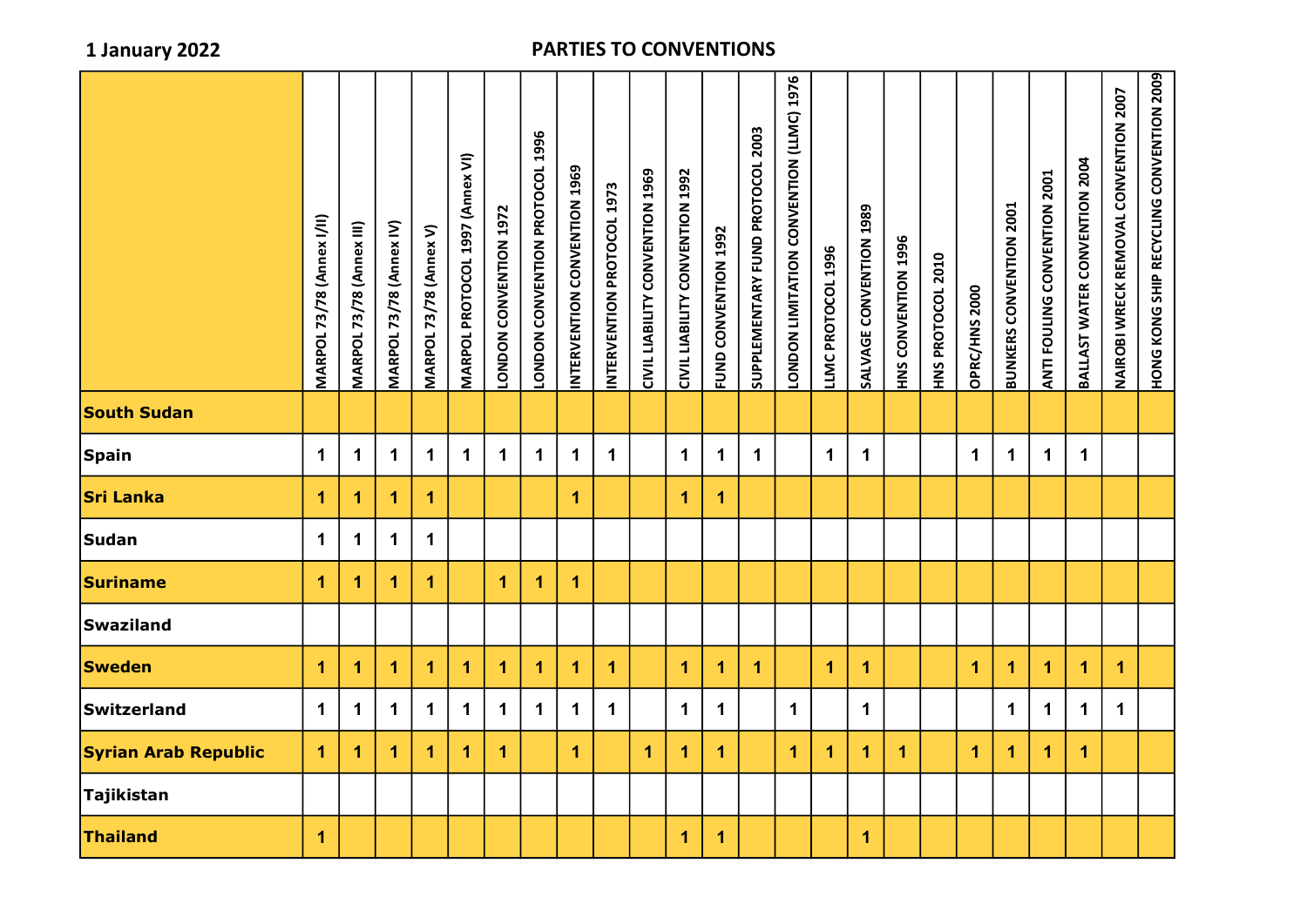|                                                     | <b>MARPOL 73/78 (Annex I/II)</b> | <b>MARPOL 73/78 (Annex III)</b> | MARPOL 73/78 (Annex IV) | MARPOL 73/78 (Annex V) | MARPOL PROTOCOL 1997 (Annex VI) | LONDON CONVENTION 1972 | 1996<br><b>LONDON CONVENTION PROTOCOL</b> | INTERVENTION CONVENTION 1969 | INTERVENTION PROTOCOL 1973 | CIVIL LIABILITY CONVENTION 1969 | CIVIL LIABILITY CONVENTION 1992 | FUND CONVENTION 1992 | SUPPLEMENTARY FUND PROTOCOL 2003 | <b>92011 NOILNNADO NOILAININ NONDOI</b> | LLMC PROTOCOL 1996   | SALVAGE CONVENTION 1989 | HNS CONVENTION 1996 | HNS PROTOCOL 2010 | OPRC/HNS 2000 | <b>BUNKERS CONVENTION 2001</b> | ANTI FOULING CONVENTION 2001 | BALLAST WATER CONVENTION 2004 | NAIROBI WRECK REMOVAL CONVENTION 2007 | HONG KONG SHIP RECYCLING CONVENTION 2009 |
|-----------------------------------------------------|----------------------------------|---------------------------------|-------------------------|------------------------|---------------------------------|------------------------|-------------------------------------------|------------------------------|----------------------------|---------------------------------|---------------------------------|----------------------|----------------------------------|-----------------------------------------|----------------------|-------------------------|---------------------|-------------------|---------------|--------------------------------|------------------------------|-------------------------------|---------------------------------------|------------------------------------------|
| The former Yugoslav<br><b>Republic of Macedonia</b> |                                  |                                 |                         |                        |                                 |                        |                                           |                              |                            |                                 |                                 |                      |                                  |                                         |                      |                         |                     |                   |               |                                |                              |                               |                                       |                                          |
| <b>Timor-Leste</b>                                  |                                  |                                 |                         |                        |                                 |                        |                                           |                              |                            |                                 |                                 |                      |                                  |                                         |                      |                         |                     |                   |               |                                |                              |                               |                                       |                                          |
| <b>Togo</b>                                         | $\mathbf 1$                      | $\mathbf 1$                     | $\mathbf 1$             | $\mathbf 1$            | $\mathbf 1$                     |                        |                                           | $\mathbf 1$                  | $\mathbf 1$                |                                 | $\mathbf 1$                     |                      |                                  |                                         |                      |                         |                     |                   |               | $\mathbf 1$                    | $\mathbf 1$                  | $\mathbf 1$                   |                                       |                                          |
| <b>Tonga</b>                                        | $\blacktriangleleft$             | 1                               | 1                       | 1                      | 1                               | $\blacktriangleleft$   | $\overline{1}$                            | 1                            | $\overline{1}$             |                                 | $\overline{1}$                  | 1                    |                                  | 1                                       | $\blacktriangleleft$ | $\blacktriangleleft$    | 1                   |                   |               | $\mathbf 1$                    | $\mathbf{1}$                 | $\overline{\mathbf{1}}$       | $\mathbf{1}$                          |                                          |
| Trinidad & Tobago                                   | $\mathbf 1$                      | $\mathbf 1$                     | $\mathbf 1$             | $\mathbf 1$            | $\mathbf 1$                     |                        | $\blacktriangleleft$                      | $\mathbf 1$                  |                            |                                 | $\mathbf 1$                     | $\mathbf 1$          |                                  | $\mathbf{1}$                            |                      |                         |                     |                   |               |                                | $\mathbf 1$                  | $\mathbf 1$                   |                                       |                                          |
| <b>Tunisia</b>                                      | $\mathbf{1}$                     | 1                               | 1                       | 1                      | $\blacktriangleleft$            | $\blacktriangleleft$   |                                           | $\blacktriangleleft$         | $\mathbf{1}$               |                                 | $\overline{1}$                  | $\mathbf{1}$         |                                  |                                         |                      | $\mathbf 1$             |                     |                   |               | 1                              | $\mathbf{1}$                 |                               |                                       |                                          |
| <b>Turkey</b>                                       | $\mathbf 1$                      | $\mathbf 1$                     | $\mathbf 1$             | $\mathbf 1$            | $\mathbf 1$                     |                        |                                           |                              |                            |                                 | $\mathbf 1$                     | $\mathbf 1$          | $\mathbf 1$                      | $\mathbf 1$                             | $\mathbf 1$          | $\mathbf 1$             |                     | $\mathbf 1$       | $\mathbf 1$   | $\mathbf 1$                    | $\mathbf 1$                  | $\mathbf 1$                   |                                       | $\mathbf 1$                              |
| Turkmenistan                                        | $\mathbf{1}$                     | 1                               | 1                       | 1                      | $\blacktriangleleft$            |                        |                                           |                              |                            | $\overline{1}$                  | $\overline{\mathbf{1}}$         |                      |                                  |                                         |                      |                         |                     |                   |               |                                |                              |                               |                                       |                                          |
| Tuvalu                                              | $\mathbf 1$                      | $\mathbf 1$                     | $\mathbf 1$             | $\mathbf 1$            | $\mathbf 1$                     |                        |                                           |                              |                            |                                 | $\mathbf 1$                     | $\mathbf 1$          |                                  | $\mathbf 1$                             | $\mathbf 1$          |                         |                     |                   |               | $\mathbf 1$                    | $\mathbf 1$                  | $\mathbf 1$                   | $\mathbf 1$                           |                                          |
| <b>Uganda</b>                                       | $\mathbf{1}$                     |                                 |                         |                        |                                 |                        |                                           |                              |                            |                                 |                                 |                      |                                  |                                         |                      |                         |                     |                   |               |                                |                              |                               |                                       |                                          |
| Ukraine                                             | $\mathbf 1$                      | $\mathbf 1$                     | $\mathbf 1$             | $\mathbf 1$            | $\mathbf 1$                     | $\mathbf 1$            |                                           | $\mathbf 1$                  |                            |                                 | $\mathbf 1$                     |                      |                                  |                                         |                      | $\mathbf 1$             |                     |                   |               |                                | $\mathbf 1$                  |                               |                                       |                                          |
|                                                     |                                  |                                 |                         |                        |                                 |                        |                                           |                              |                            |                                 |                                 |                      |                                  |                                         |                      |                         |                     |                   |               |                                |                              |                               |                                       |                                          |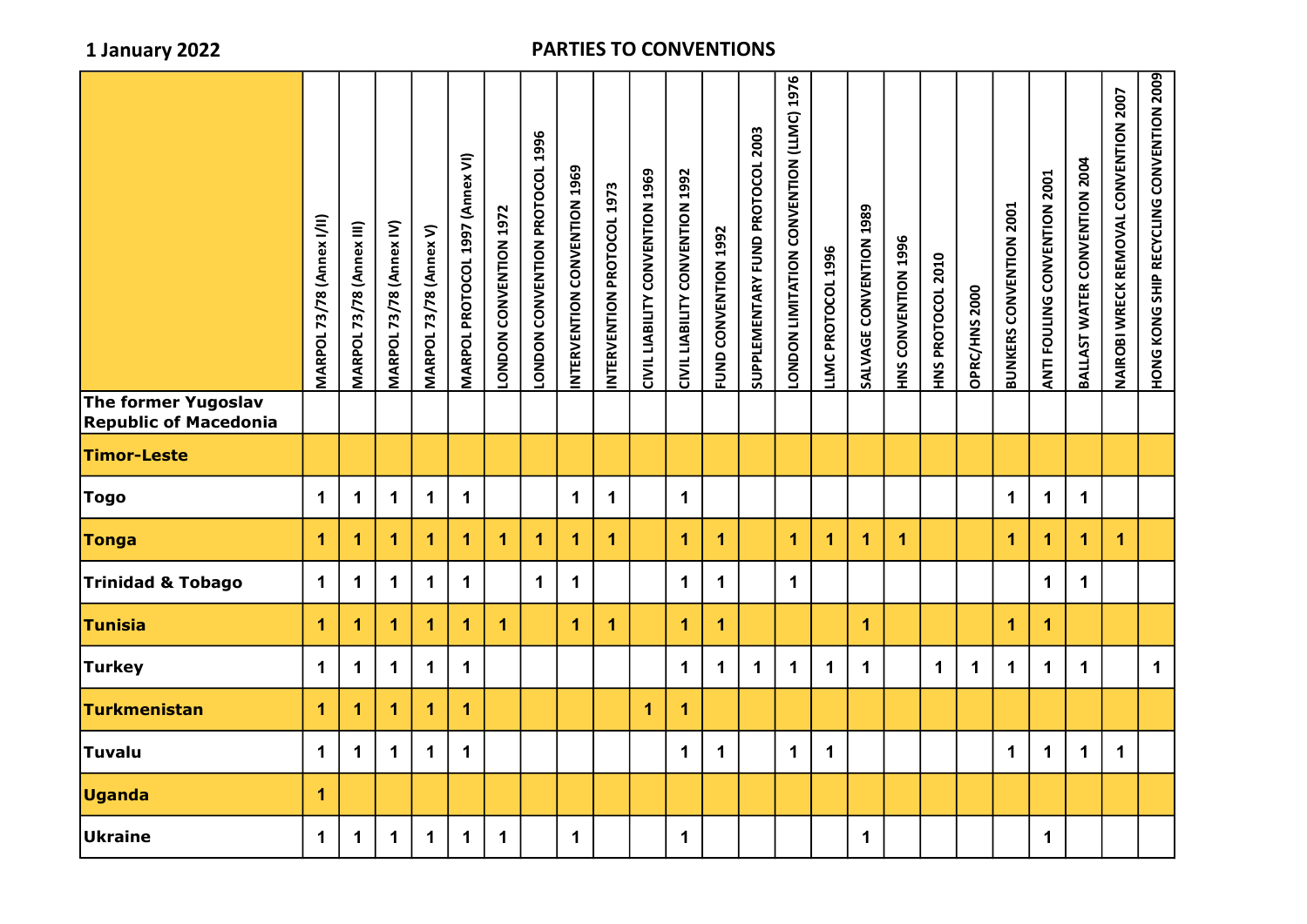|                                       | <b>MARPOL 73/78 (Annex I/II)</b> | MARPOL 73/78 (Annex III) | MARPOL 73/78 (Annex IV) | <b>MARPOL 73/78 (Annex V)</b> | MARPOL PROTOCOL 1997 (Annex VI) | LONDON CONVENTION 1972 | 1996<br>LONDON CONVENTION PROTOCOL | INTERVENTION CONVENTION 1969 | INTERVENTION PROTOCOL 1973 | CIVIL LIABILITY CONVENTION 1969 | <b>CIVIL LIABILITY CONVENTION 1992</b> | FUND CONVENTION 1992 | SUPPLEMENTARY FUND PROTOCOL 2003 | LONDON LIMITATION CONVENTION (LLMC) 1976 | LLMC PROTOCOL 1996 | SALVAGE CONVENTION 1989 | HNS CONVENTION 1996 | HNS PROTOCOL 2010 | OPRC/HNS 2000 | <b>BUNKERS CONVENTION 2001</b> | ANTI FOULING CONVENTION 2001 | BALLAST WATER CONVENTION 2004 | <b>NAIROBI WRECK REMOVAL CONVENTION 2007</b> | HONG KONG SHIP RECYCLING CONVENTION 2009 |
|---------------------------------------|----------------------------------|--------------------------|-------------------------|-------------------------------|---------------------------------|------------------------|------------------------------------|------------------------------|----------------------------|---------------------------------|----------------------------------------|----------------------|----------------------------------|------------------------------------------|--------------------|-------------------------|---------------------|-------------------|---------------|--------------------------------|------------------------------|-------------------------------|----------------------------------------------|------------------------------------------|
| <b>United Arab Emirates</b>           | $\blacktriangleleft$             | 1                        | $\mathbf{1}$            | 1                             | $\overline{1}$                  | $\overline{1}$         |                                    | $\overline{1}$               |                            | 1                               | 1                                      | 1                    |                                  | $\mathbf 1$                              | 1                  | $\mathbf 1$             |                     |                   |               | $\mathbf 1$                    |                              | $\mathbf{1}$                  |                                              |                                          |
| <b>United Kingdom</b>                 | $\mathbf 1$                      | 1                        | $\mathbf 1$             | 1                             | $\mathbf 1$                     | $\mathbf 1$            | $\mathbf 1$                        | $\mathbf 1$                  | $\mathbf 1$                |                                 | $\mathbf 1$                            | 1                    | $\mathbf 1$                      |                                          | $\mathbf 1$        | $\mathbf 1$             |                     |                   |               | $\mathbf 1$                    | $\mathbf 1$                  |                               | $\mathbf 1$                                  |                                          |
| <b>United Republic of</b><br>Tanzania | 1                                | 1                        | 1                       | $\blacktriangleleft$          |                                 | $\blacktriangleleft$   |                                    | $\overline{1}$               | 1                          |                                 | $\mathbf{1}$                           | $\blacktriangleleft$ |                                  |                                          |                    |                         |                     |                   |               |                                |                              |                               |                                              |                                          |
| <b>United States</b>                  | $\mathbf 1$                      | 1                        |                         | $\mathbf 1$                   | $\mathbf 1$                     | $\mathbf 1$            |                                    | $\mathbf 1$                  | $\mathbf 1$                |                                 |                                        |                      |                                  |                                          |                    | $\mathbf 1$             |                     |                   |               |                                | $\mathbf 1$                  |                               |                                              |                                          |
| <b>Uruguay</b>                        | 1                                | 1                        | 1                       | $\mathbf{1}$                  | $\overline{1}$                  |                        | $\overline{1}$                     |                              |                            |                                 | 1                                      | $\mathbf{1}$         |                                  |                                          |                    | $\mathbf 1$             |                     |                   | 1             |                                | $\mathbf{1}$                 |                               |                                              |                                          |
| <b>Uzbekistan</b>                     |                                  |                          |                         |                               |                                 |                        |                                    |                              |                            |                                 |                                        |                      |                                  |                                          |                    |                         |                     |                   |               |                                |                              |                               |                                              |                                          |
| Vanuatu                               | 1                                | 1                        | $\overline{1}$          | $\blacktriangleleft$          | $\overline{1}$                  | 1                      | $\overline{1}$                     | $\overline{1}$               | $\overline{1}$             |                                 | 1                                      | $\overline{1}$       |                                  | $\mathbf 1$                              |                    | $\overline{1}$          |                     |                   | 1             | $\overline{1}$                 | $\overline{1}$               |                               |                                              |                                          |
| Venezuela                             | $\mathbf 1$                      | $\mathbf 1$              | $\mathbf 1$             | $\mathbf 1$                   |                                 |                        |                                    |                              |                            |                                 | $\mathbf 1$                            | $\mathbf{1}$         |                                  |                                          |                    |                         |                     |                   |               |                                |                              |                               |                                              |                                          |
| <b>Viet Nam</b>                       | $\blacktriangleleft$             | 1                        | $\blacktriangleleft$    | $\blacktriangleleft$          | $\blacktriangleleft$            |                        |                                    |                              |                            |                                 | $\mathbf{1}$                           |                      |                                  |                                          |                    |                         |                     |                   |               | $\mathbf{1}$                   | $\overline{1}$               |                               |                                              |                                          |
| Yemen                                 |                                  |                          |                         |                               |                                 |                        | 1                                  | $\overline{1}$               | $\mathbf 1$                |                                 | $\mathbf 1$                            |                      |                                  | $\mathbf 1$                              |                    | $\mathbf 1$             |                     |                   | $\mathbf 1$   |                                |                              |                               |                                              |                                          |
| <b>Zambia</b>                         |                                  |                          |                         |                               |                                 |                        |                                    |                              |                            |                                 |                                        |                      |                                  |                                          |                    |                         |                     |                   |               |                                |                              |                               |                                              |                                          |